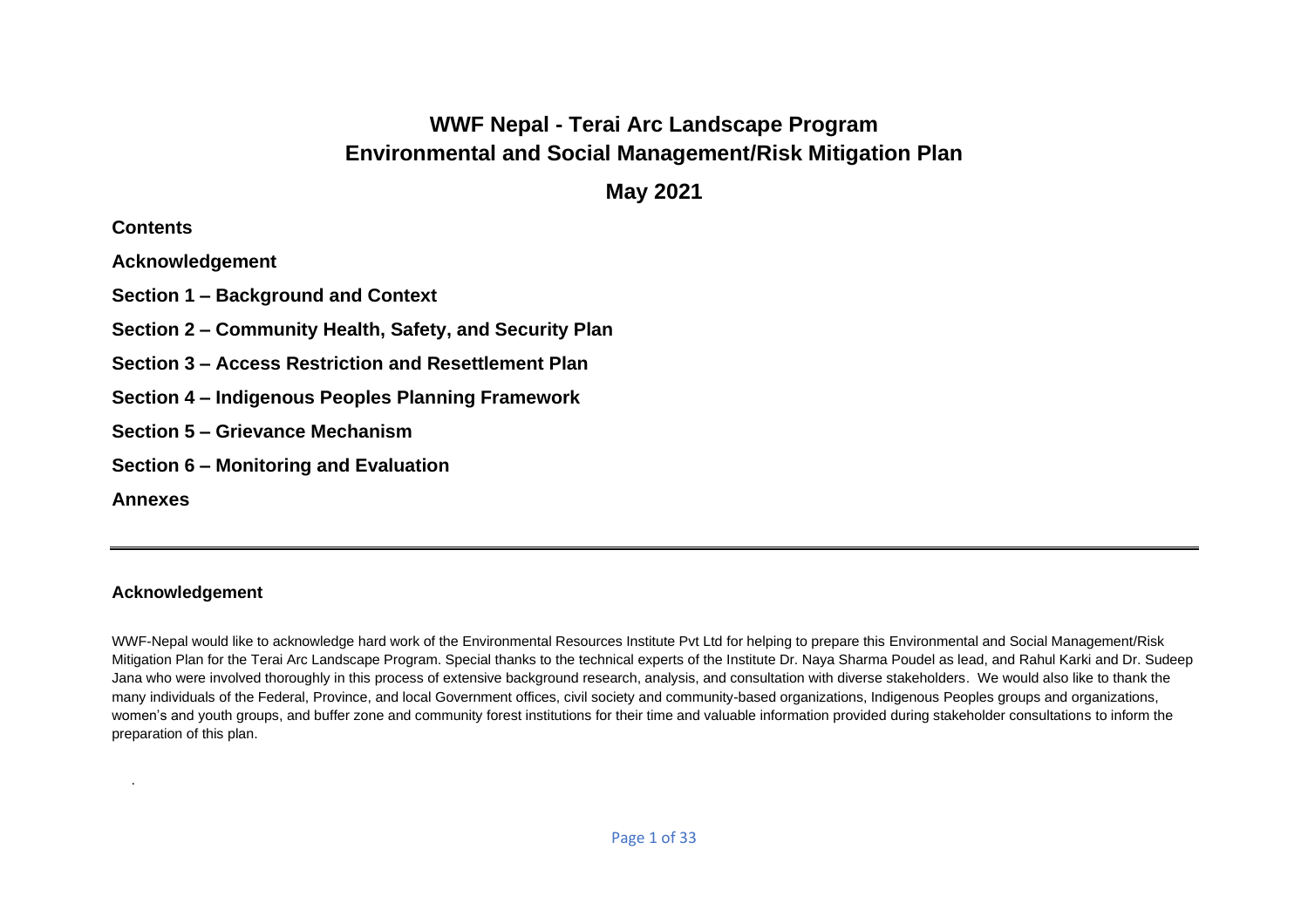## **1. Background and Context**

WWF's Environmental and Social Safeguards Framework (ESSF), provides an institutional mechanism to manage the environmental and social risks of WWF's work, helps deliver better conservation outcomes, and enhances the social well-being of local communities in the places where WWF operates. The safeguards framework is designed to address a broad range of environmental and social risks, mindful of the different challenges and needs in different parts of the world. It systematizes good governance practices to achieve human rights, transparency, nondiscrimination, public participation, and accountability, among other goals.

WWF has conducted the ESSF risk screening process for the Terai Arc Landscape (TAL) program, managed by WWF-Nepal. Three issue areas corresponding to the substantive ESSF standards were identified through this process and are addressed in this plan with the aim of mitigating potential risks: 1) community health and safety 2) Indigenous Peoples, and 3) restrictions to access to resources. This plan serves to quide WWF Nepal in its program design and will be applied to project implementation. monitoring, and evaluation for all activities supported by WWF across the landscape.

TAL is one of the most biologically richest landscapes of Nepal containing dense forests, grasslands, wetlands, riverine floodplains, farmlands, and settlements in the southern plain of Nepal bordering northern India (Figure 1). This is also a rich habitat for wildlife with megafauna (elephants, tiger, and rhinos), other mammals, birds, and reptiles. There are five national parks, one conservation area, seven ecological corridors, three major river systems, the unique Chure hills and flatlands in the south. Forests (54%) and agriculture (35%) are the major land uses, followed by shrublands and water bodies.

The region is home to 7.5 million people with rich socio-cultural diversity (45 ethnic groups and 10 Indigenous People's groups)<sup>1</sup>. The average per capita income of the region is Nepalese Rupees (NRs) 51879, with 20% of the population falling below poverty. However, there is a huge variation in people living below poverty and human development index across districts especially among different socio-economic groups. The majority of the population relies on agriculture, though in last few decades there has been a sharp rise in outmigration and remittances, off-farm activities, and the service sector. The region is undergoing rapid socio-economic and environmental changes characterized by increasing urbanization, infrastructure development, outmigration, and declining agriculture.

<sup>1</sup> MoFSC. 2015. TAL Strategy and Action Plan 2015-2025. Ministry of Forests and Soil Conservation, Government of Nepal.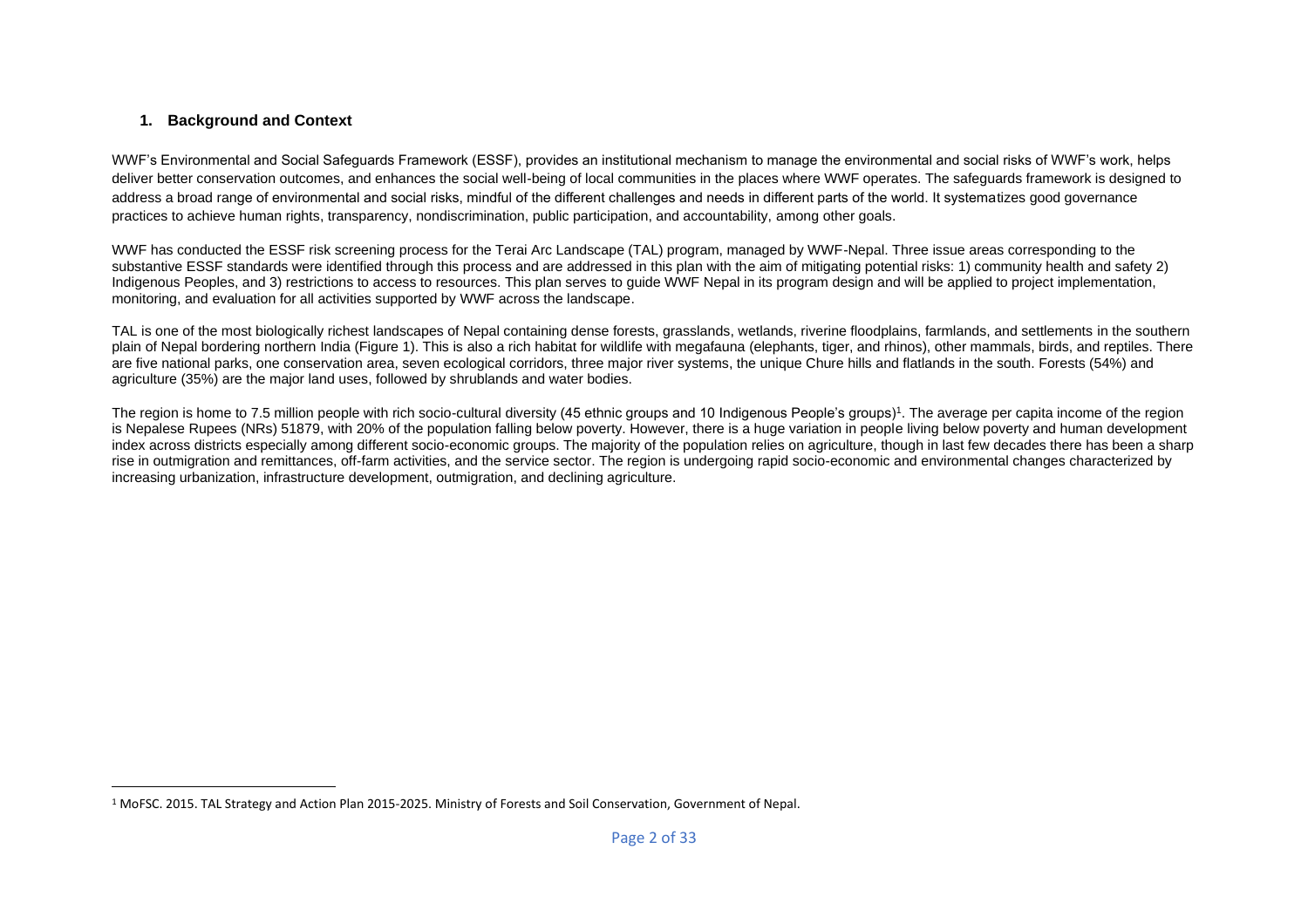

**Figure 1: Map of Nepal highlighting the TAL landscape (Source: GoN 2015)**

TAL is a priority program led by the Government of Nepal currently operating under a ten-year strategic plan for 2015-2025. The TAL strategic plans are aligned with the government's national priorities, policies, and plans. The TAL strategy focuses on three core themes - Species and Ecosystem Conservation, Forest and other land use, and Socio-economic wellbeing. These are supported by eight cross cutting themes - Institutional Coordination and Collaboration; Policy and Governance; Local capacity building; Gender Equality and Social Inclusion; Infrastructure Development; Climate Change, Research, Documentation and Dissemination; Awareness and Education; and Sustainable Financing.

WWF-Nepal has been working in close partnership with the Government of Nepal since the inception of the TAL program, providing technical and financial support for the design and ongoing strengthening of the landscape strategy as well as for supporting program implementation on the ground. A major focus for WWF-Nepal lies in strengthening government capacities nationally and locally, as well as supporting sound community stewardship over the land and resources to secure nature while optimizing community development benefits on a holistic and sustainable scale.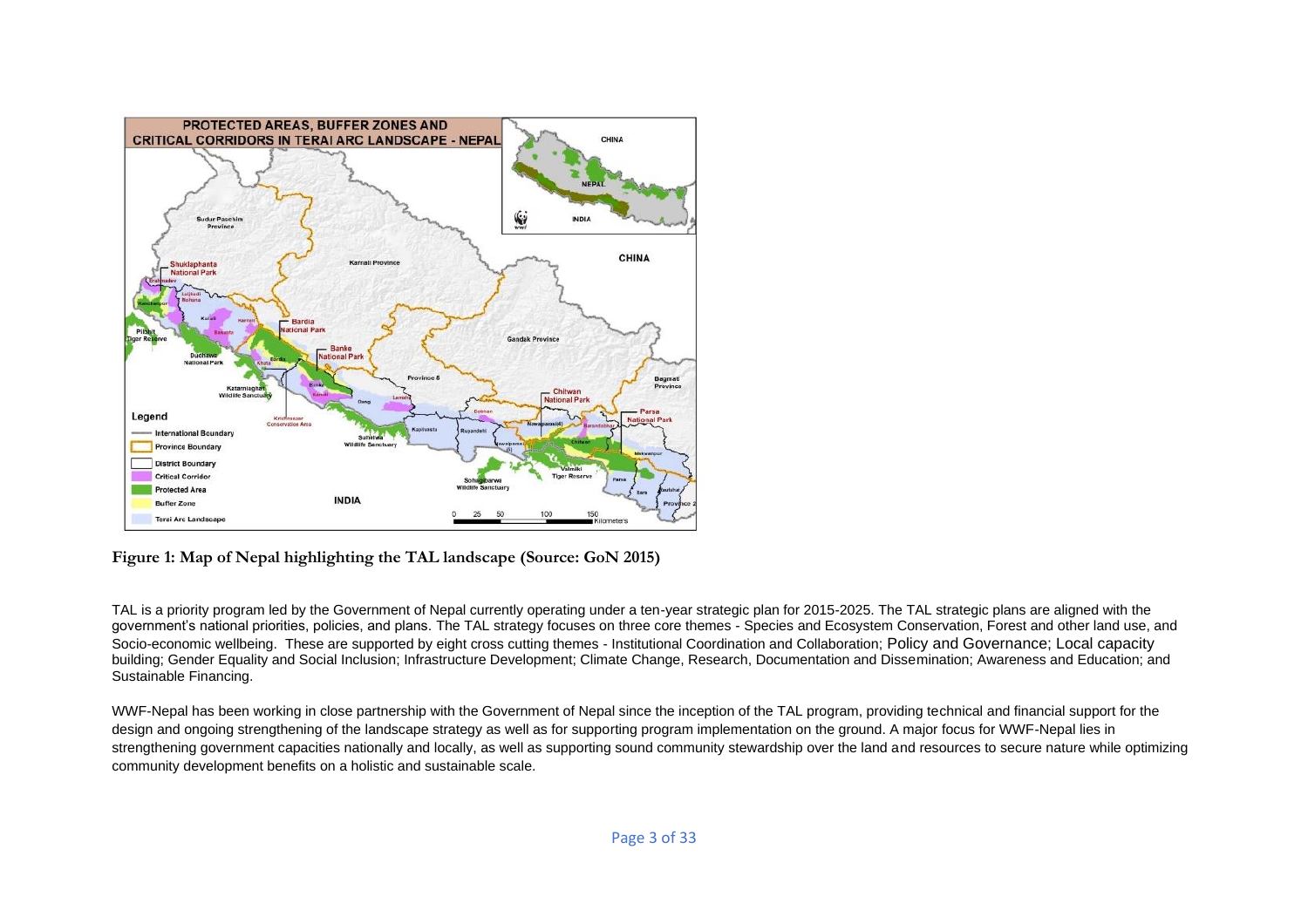The TAL program is governed by a Program Steering Committee chaired by the Secretary at the Ministry of Forest and Environment. This committee reviews and approves the broader policy related issues which guide program design and implementation. A Program Executive Committee co-chaired by the Director Generals (DGs) of Department of Forests and Soil Conservation (DoFSC) and Department of National Park and Wildlife Conservation (DNPWC) along with representatives of the Ministry and WWF, designs, plans, and reviews the execution of the program. Underneath these governance bodies, the Program Coordination Committee, State Coordination Committee, and project level mechanisms facilitate the implementation of the program on-the-ground. Also at site level are PA coordination mechanisms chaired by the Chief Conservation Officers of the respective PAs. Implementation partners include Forest User Groups, Buffer Zone User Committees and User's Network, and other NGOs.

WWF Nepal approaches in delivering TAL Program activities include:

- Supporting CBOs/NGOs in implementing community-based conservation focusing on community forestry and buffer zone management, and empowering local communities through sustainable livelihoods, economic, and moral incentives.
- Supporting government agencies (MoFE, DoFSC, DNPWC) in designing and strengthening forest management and conservation related policy and legal frameworks and strengthening their on-the-ground capacity and effectiveness for protected area and forest management.
- Supporting law enforcement agencies at national level to deter poaching and illegal wildlife trade of endangered species.
- Supporting research and monitoring of environmental and socio-economic status/change and monitoring TAL activities.

## **2. Community Health, Safety, and Security Plan**

WWF Nepal's Terai Arc landscape conservation strategies and programmatic work includes supporting forest guards, community-based anti-poaching activities, and law enforcement agencies to strengthen their capacity on wildlife management and wildlife crime control. WWF Nepal credits its support for law enforcement activities as a major factor contributing to Nepal's record of success in curbing poaching of rhinos and tigers, and as central to its relationships with key government partners. All enforcement actions by different agencies are carried out under the Forest Act and National Parks and Wildlife Conservation Act. The Department of Forests and Soil Conservation (DoFSC) and the Department of National Parks and Wildlife Conservation (DNPWC) lead the enforcement actions under these acts. WWF program support goes directly to National Parks and Division Forest Offices, which in turn manages that support (including the Department of National Parks and Wildlife Conservation channeling a part of it to the Nepal Army assigned to protected areas duty). WWF supports work on the ground in National Parks as well as work in community managed buffer zones and managed by community led forest user groups.

WWF also supports work at national level via an MOU with the Crime Investigation Bureau (CIB) of the Nepal Police whose mandate is to deter poaching and illegal wildlife trade of endangered species.

Law enforcement support provided by WWF to National Parks and community managed buffer zones, has included: strengthening the capacity of law enforcement personnel and agencies through trainings, workshops, and meetings (covering biodiversity conservation, wildlife safety, legal provisions, human rights-based approach, investigation and prosecution), support for study tours, equipment and accessories for patrolling, mobility and operational support, improvement of outpost facilities, informant mobilization, wildlife crime database, technology use in wildlife crime control, and small multipurpose infrastructure improvement (outposts for research and patrolling).

The main risks identified through the ESSF screening and mitigation planning process in relation to these activities are: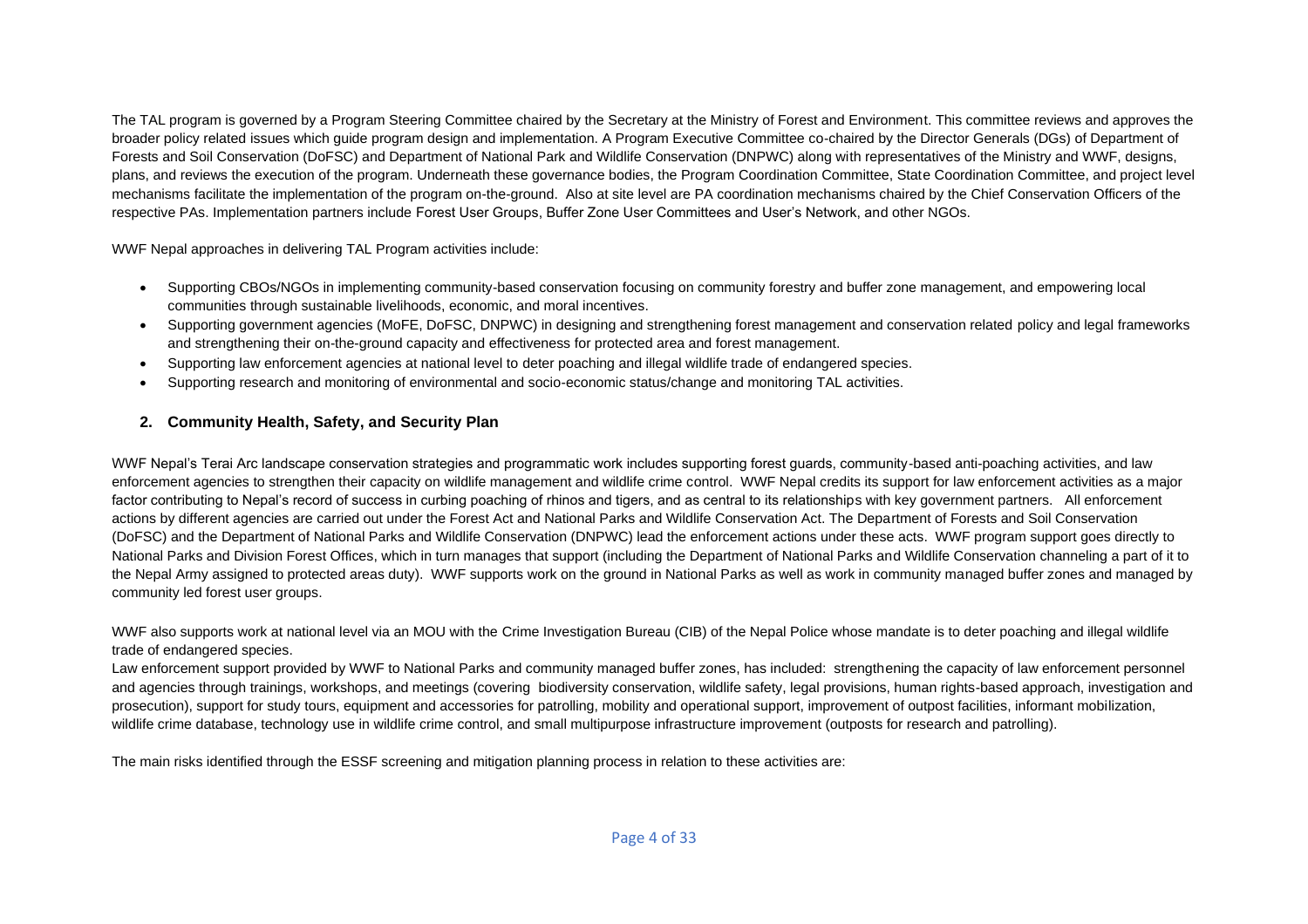I) The risk that equipment or material support provided by WWF will be abused by law enforcement personnel for undesirable or unethical purposes, potentially including harm or human rights abuses to local people. Major factors contributing to this risk include:

- Low awareness of conservation rules and norms by the local communities and by law enforcement personnel.
- Inadequate codes of conduct and insufficient training of law enforcement personnel on human rights and engagement with local communities.
- Vulnerable people tend to access forest resources illegally out of compulsion or need, despite awareness of the law.
- The increased market value of some forest resources including wildlife has induced poachers and even local people to be involved in illegal activities despite the known risks.
- Women engage in collection of forest resources and therefore are more exposed.
- Most of the encounters between law enforcement personnel and local people occur in remote or secluded areas, which provides spaces for abuse of power.

II) The risk of reprisal or damage to community relationships if confidential information provided by local informants is not handled correctly by Park authorities. PAs deploy and mobilize paid local informants to provide information on illegal activities, particularly on wildlife crime, poachers, and their activities. Local informants are unarmed local civilians. If their identities are leaked and revealed to the poachers, these informants are at high risk of being attacked. Moreover, neighboring people may also see informants in a negative light.

III) The risk of harm (Human wildlife conflict) to humans or property due to increasing wildlife populations, particularly those of large animals and predators.

The following detailed table presents the areas of potential risks, impacts, and affected groups associated with WWF's support for Conservation Law Enforcement activities as analyzed through the WWF Environmental and Social Safeguards Framework (ESSF), identifies existing mitigation measures, and specifies the targeted mitigation measures, outputs, and implementation plan WWF will put in place going forward. The mitigation actions presented fall under four main categories:

- 1) Putting in place a code of conduct to ensure safe, proper, and effective on-the-ground actions of law enforcement personnel that are consistent with international norms.
- 2) Training law enforcement personnel to build their capacity, bolster their safety, and strengthen their commitments and understanding of human rights.
- 3) Improve community outreach and engagement to create better, safer, and more effective interactions with and between communities and law enforcement.
- 4) Ensuring that when sensitive information is gathered it is done securely and avoids the possibility of retaliation.
- 5) Measures for addressing human wildlife conflict.

The plan is completely aligned with WWF's Principles for Law Enforcement and Rangers, which recognize the paramount importance that WWF ensures both the safety of communities and rangers in its support of law enforcement work. The principles focus on the rangers and law enforcement personnel as well as the operational oversight and regulatory framework in which they operate. WWF seeks to ensure that the competent authorities for management of conservation areas have the requisite systems in place to implement the rule of law and respect human rights; the mandate to take appropriate measures to meet WWF's standards; and the ability to ensure that rangers receive the necessary training and evaluation to uphold human rights.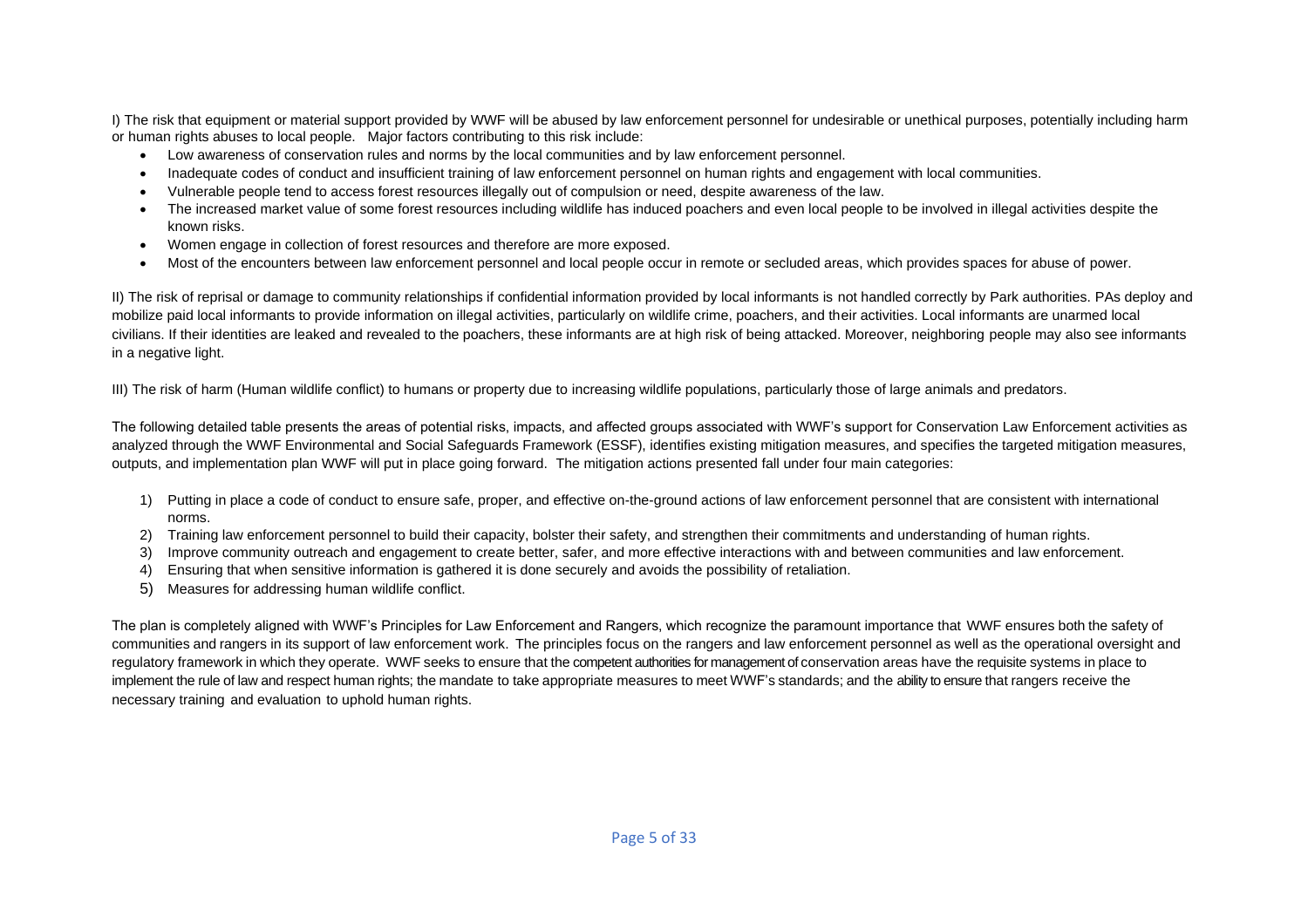Multi-Level Approach (Local to Policy Action) to Address Wildlife Crime



#### Definitions

| Law Enforcement Agency        | Law enforcement agency refers to any government agency that is in charge or involved<br>in law enforcement. This may include the Protected Area agency, police, and other<br>enforcement agencies.                         |
|-------------------------------|----------------------------------------------------------------------------------------------------------------------------------------------------------------------------------------------------------------------------|
| WWF supported sites           | WWF supported sites refer to any conservation area managed by the Protected Area<br>agency or Forest Division that is receiving any direct or indirect (via third party)<br>financial or technical support from WWF Nepal. |
| <b>Global Code of Conduct</b> | The global Code of Conduct has been developed by the Universal Ranger Support<br>Alliance and aims to provide a common definition for a ranger and develop working<br>templates for ranger values and codes of conduct.    |
| Information gathering         | The collection of sensitive law enforcement data by an authorised agency or<br>individuals, not the generic information gathered by the WWF field teams (e.g.,<br>market survey, online survey).                           |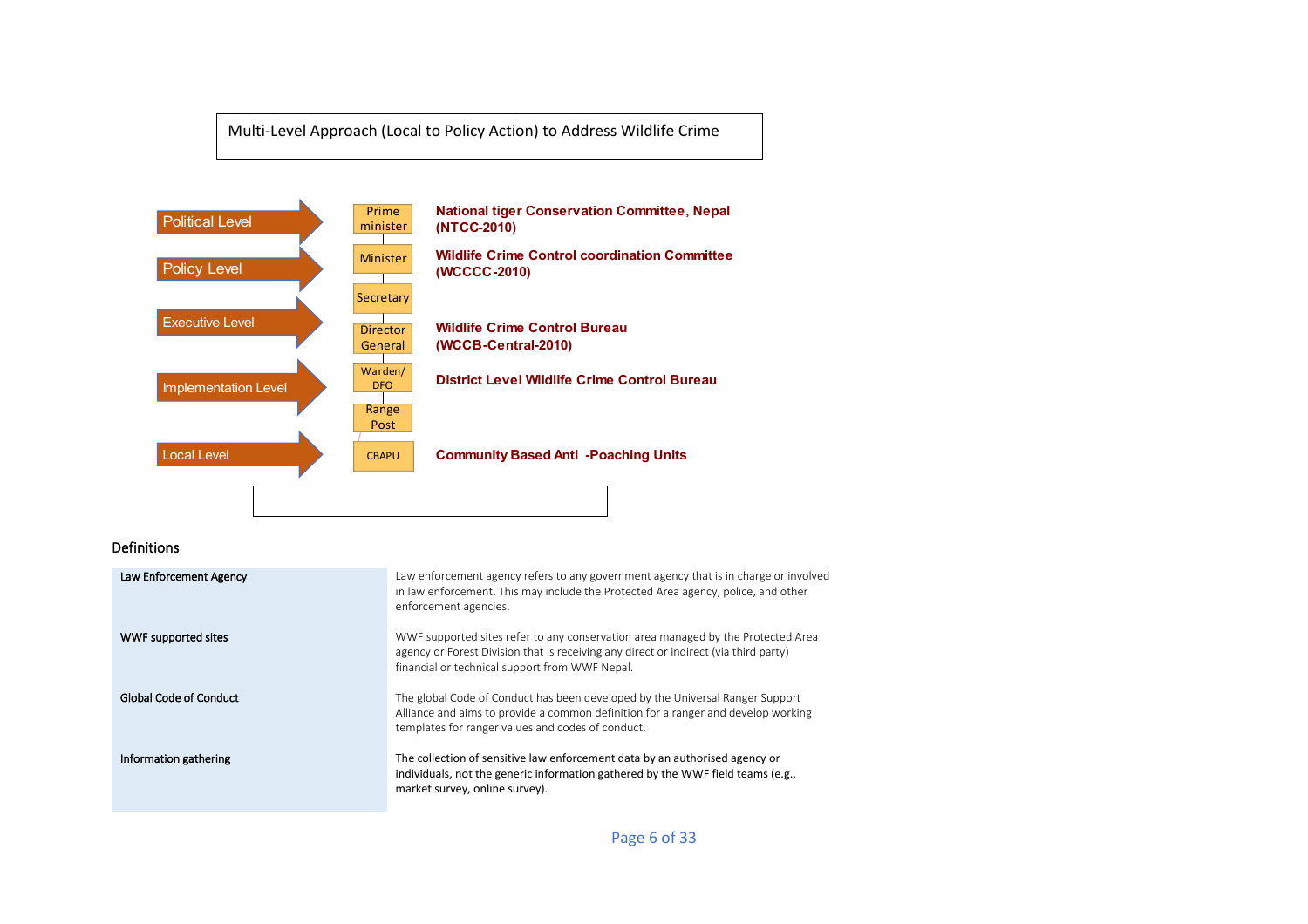| <b>Community Based Anti-Poaching Unit</b>     | Community led volunteer groups that raise awareness, cooperate with Law<br>Enforcement Agencies, and help to manage Human Wildlife Conflict within their<br>communities.                                                                                                 |
|-----------------------------------------------|--------------------------------------------------------------------------------------------------------------------------------------------------------------------------------------------------------------------------------------------------------------------------|
| Wildlife Crime Control Bureau                 | The Wildlife Crime Control Bureau (WCCB) is headed by the Director General of the<br>Department of National Parks and Wildlife Conservation and facilitates national inter-<br>agency co-operation on addressing wildlife crime.                                         |
| Informant Fund Mobilisation Working Procedure | The Informant Expense Mobilization Procedure, 2072, Government of Nepal, Ministry<br>of Forests and Environment, adopted in 2015, is the official government guideline<br>that sets out procedures to ensure the safety, security, and confidentiality of<br>informants. |
| Rapid Response Teams                          | Community-based teams of first line responders in cases of Human Wildlife Conflict.                                                                                                                                                                                      |
| <b>CBAPU Constitution</b>                     | A procedural document approved by individual Buffer Zone Users Committees or<br>Community Forest Users Group that addresses the formation and functioning of<br>Community Based Anti-Poaching Units.                                                                     |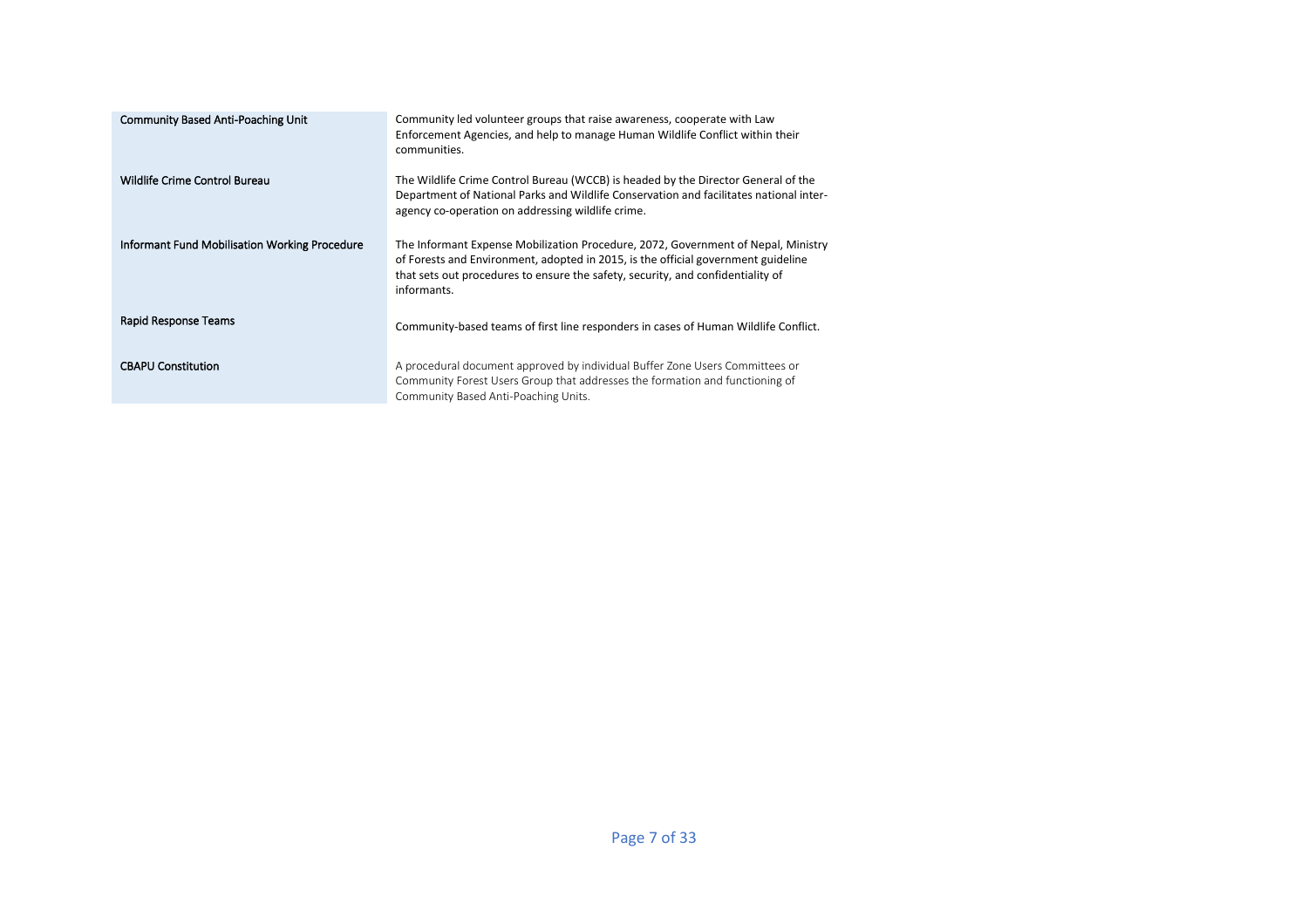| Community Health, Safety and Security Table 1: Risk Scenarios                                                                                                                                    |                                                                                                                                                                                    |                                                                                                                                                                                             |                                                                                                                                                                                     |  |  |
|--------------------------------------------------------------------------------------------------------------------------------------------------------------------------------------------------|------------------------------------------------------------------------------------------------------------------------------------------------------------------------------------|---------------------------------------------------------------------------------------------------------------------------------------------------------------------------------------------|-------------------------------------------------------------------------------------------------------------------------------------------------------------------------------------|--|--|
| <b>Potential Risks</b>                                                                                                                                                                           | <b>Risk Scenarios</b>                                                                                                                                                              | <b>Potential Impacts</b>                                                                                                                                                                    | Affected groups                                                                                                                                                                     |  |  |
| Risk 1: Law enforcement interactions with<br>communities related to surveillance and                                                                                                             | Unsuitable surveillance and monitoring mechanisms.                                                                                                                                 | May restrict IPLCs in accessing their rightful<br>legal resources.                                                                                                                          | Indigenous and Local Communities<br>living in and around the Protected                                                                                                              |  |  |
| monitoring.<br>Misconduct by Law Enforcement Agency<br>personnel in delivering their duties may                                                                                                  | Inappropriate use of force.                                                                                                                                                        | May result in human rights violations,<br>sexual abuse, and erode trust between LEA<br>and IPLCs.                                                                                           | Areas and Forest Divisions.<br>Law Enforcement institutions and                                                                                                                     |  |  |
| result in harassment, abuse, and Human<br>Rights violations of IPLCs.                                                                                                                            | Lack of accountability, transparency, and<br>comprehensive code of conduct in LE.                                                                                                  | Creates grounds for misconduct.                                                                                                                                                             | individuals.                                                                                                                                                                        |  |  |
| Surveillance techniques used by the LEA<br>personnel may also violate rights (privacy,<br>access etc.) of IPLC living in and around<br>the Protected Areas and Forest Divisions.                 | Lack of support from IPLCs.                                                                                                                                                        | May impact the success (e.g., effectiveness,<br>vandalism of monitoring and surveillance<br>equipment) of monitoring and surveillance<br>mechanisms installed by the LEA.                   |                                                                                                                                                                                     |  |  |
|                                                                                                                                                                                                  | Unauthorized and unlawful sharing and distribution<br>of private data obtained from surveillance and<br>monitoring.                                                                | May threaten the life of information<br>providers and the person/persons acting on<br>the surveillance.                                                                                     |                                                                                                                                                                                     |  |  |
| Risk 2: Unsafe encounters with wildlife<br>and poachers by LEA personnel.<br>Law Enforcement Agency personnel may<br>get injured by wildlife or by armed<br>poaching groups in the line of duty. | Lack of adequate capacity and poor working<br>conditions may undermine the morale of LEA<br>personnel, safety, efficiency and ultimately their<br>performance and professionalism. | Reputational risk to WWF that may<br>undermine wider conservation outcomes<br>and credibility of the institution.<br>May have impact on conservation outcomes<br>of WWF as well as the LEA. | Law Enforcement personnel and their<br>families (Army personnel, park staff,<br>Forest division staff, armed guards).                                                               |  |  |
| Risk 3: Mistreatment by LEA personnel of<br>people suspected of illegal activities.<br>Misconduct by Law Enforcement Agency<br>personnel in upholding the rights of                              | Misconduct from Law Enforcement Personnel during<br>the delivery of their duties.                                                                                                  | Can result in human rights violations and<br>erode trust between authorities and IPLCs<br>and generate negative sentiments towards<br>wildlife conservation efforts.                        | Indigenous and Local Communities<br>living in and around the Protected<br>Areas and Forest Divisions may face<br>abuses from LEA personnel.<br>Apprehended suspects that may or may |  |  |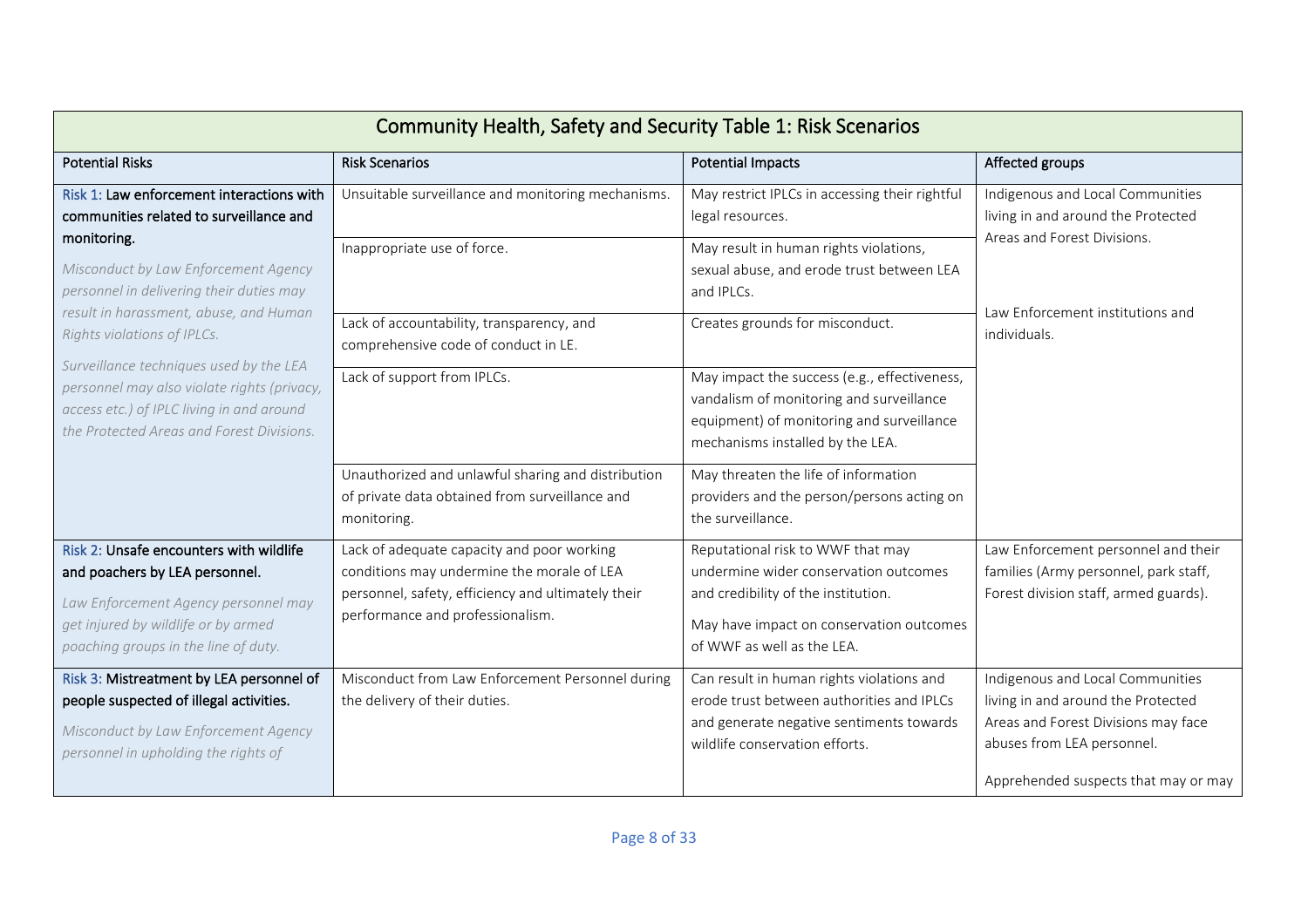| suspects during apprehension and                                                                                                                                                                                                                                                                                                                                                                                                                              |                                                                                                                                                       |                                                                                                                                                                                                                                                                                                                                                                                                                                                                                                                                                                                                                                       | not come from the IPLCs.                                                                                                                                   |
|---------------------------------------------------------------------------------------------------------------------------------------------------------------------------------------------------------------------------------------------------------------------------------------------------------------------------------------------------------------------------------------------------------------------------------------------------------------|-------------------------------------------------------------------------------------------------------------------------------------------------------|---------------------------------------------------------------------------------------------------------------------------------------------------------------------------------------------------------------------------------------------------------------------------------------------------------------------------------------------------------------------------------------------------------------------------------------------------------------------------------------------------------------------------------------------------------------------------------------------------------------------------------------|------------------------------------------------------------------------------------------------------------------------------------------------------------|
| interrogation.                                                                                                                                                                                                                                                                                                                                                                                                                                                |                                                                                                                                                       |                                                                                                                                                                                                                                                                                                                                                                                                                                                                                                                                                                                                                                       |                                                                                                                                                            |
| Risk 4: Monitoring and patrolling of<br>wildlife and poachers by Community<br>Based Anti-Poaching Units (CBAPU).<br>CBAPU members may get injured by<br>wildlife or by armed poaching groups.<br>The exposed identity of CBAPU members<br>may pose threat to their life.<br>Death/Injury from conflicts between<br>CBAPU and Poachers during tense<br>encounters in the field.<br>Highly risky encounters in remote areas in<br>the absence of LEA personnel. | Opaque mechanism on selection (selection, training,<br>remuneration if any etc.) of CBAPU members.<br>Lack of clarity on the role and scope of CBAPU. | May create friction between community<br>members and animosity against the<br>organization (WWF, LEA) that is engaging<br>CBAPU members.<br>CBAPU may come into conflict with LE<br>agencies when they impinge on Law<br>enforcement activities, inadvertently.<br>CBAPU may undermine the authority of law<br>enforcement agencies resulting in conflicts<br>and consequently unfair targeting of CBAPU<br>members by LEA.<br>May create confusion and grounds for<br>friction between CBAPU members and local<br>authorities.<br>May lead to abuse and social discrimination<br>of the CBAPU members by wider<br>community members. | Indigenous and Local Communities<br>living in and around the Protected<br>Areas and Forest Divisions.<br>CBAPU members and Rapid Response<br>Team members. |
|                                                                                                                                                                                                                                                                                                                                                                                                                                                               | Lack of capacity (first aid, tactical patrolling, human<br>wildlife conflict and necessary first aid equipment)<br>among the CBAPU members.           | May put them in life-threatening situations<br>and affect conservation outcomes.                                                                                                                                                                                                                                                                                                                                                                                                                                                                                                                                                      |                                                                                                                                                            |
| Risk 5: WWF's support to LEA on<br>information gathering.<br>Exposure of the information sources may<br>lead to personal injury, life risk,                                                                                                                                                                                                                                                                                                                   | Exposure of information source.                                                                                                                       | Future and current interventions with<br>regard to curbing wildlife crime may be<br>undermined (e.g. recruitment of new<br>information source, retaining of existing<br>information source) due to the lack of trust                                                                                                                                                                                                                                                                                                                                                                                                                  | IPLCs or any other person who is<br>providing information on wildlife crime<br>to LEA personnel.<br>Law Enforcement Agency and its                         |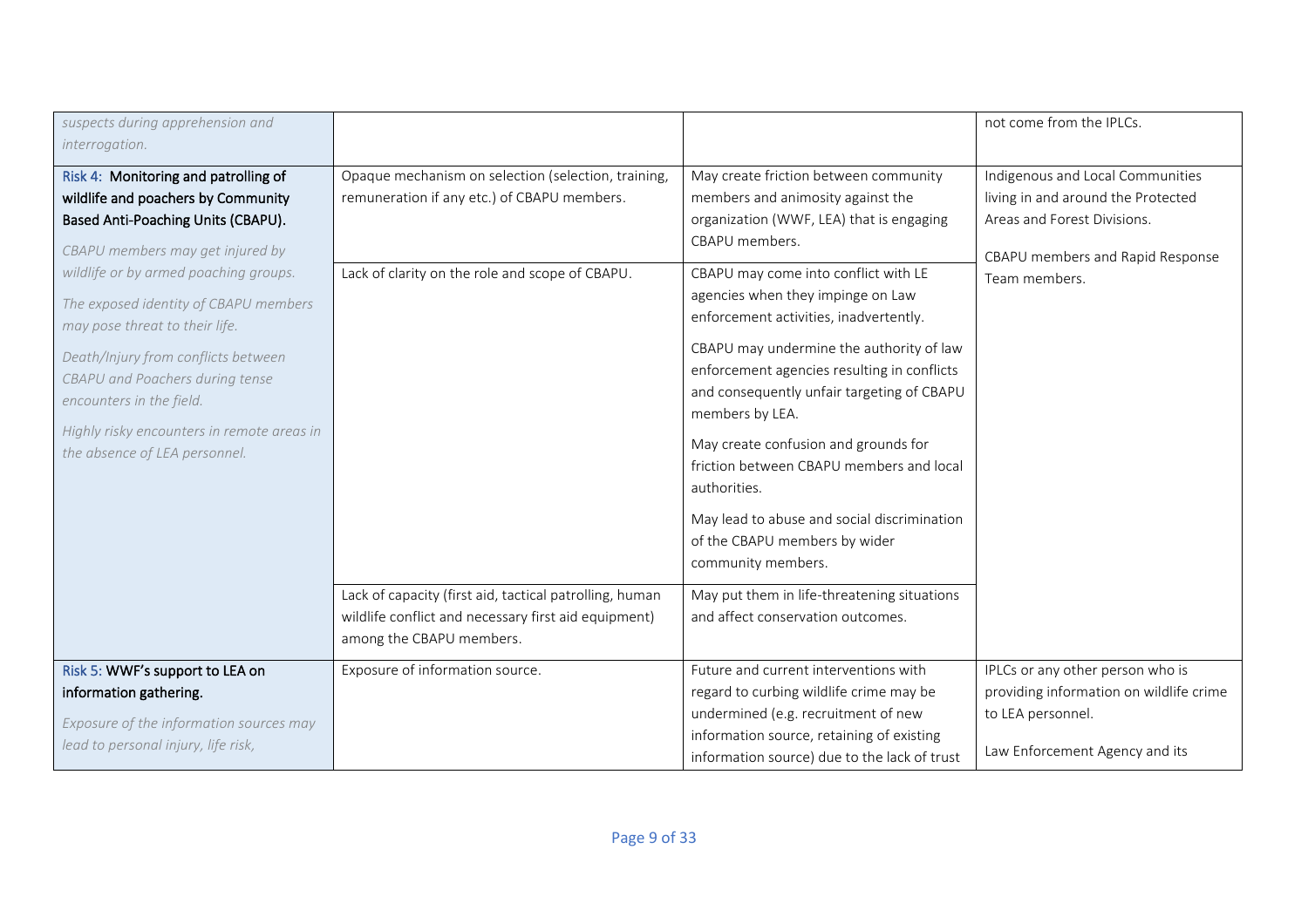| restrictions on employment opportunities,              |                                                                                               | between information source and LEA                               | personnel that are managing or acting |
|--------------------------------------------------------|-----------------------------------------------------------------------------------------------|------------------------------------------------------------------|---------------------------------------|
| restrictions on access to support schemes              |                                                                                               | personnel.                                                       | on the information.                   |
| or lead to the loss or damage of personal<br>property. |                                                                                               | May threaten the life of the source but may                      |                                       |
|                                                        |                                                                                               | also result in social discrimination.                            |                                       |
|                                                        |                                                                                               |                                                                  |                                       |
|                                                        | Lack of transparency, accountability, and oversight.                                          | May pose risk of corruption, abuse of power<br>and embezzlement. |                                       |
| Risk 6: Human wildlife conflict.                       |                                                                                               |                                                                  |                                       |
|                                                        | Increased wildlife populations elevate the potential<br>for human wildlife conflict to occur. | May have impacts on food security, income,                       | Indigenous people and local community |
| Harm to humans or property resulting                   |                                                                                               | and livelihoods of local people.                                 | (IPLCs) members.                      |
| from increasing wildlife populations,                  |                                                                                               | May create a situation of trauma for people                      | Visitors.                             |
| particularly those of large animals and                |                                                                                               | living close to the forest.                                      |                                       |
| predators.                                             |                                                                                               | May create negative attitude towards                             | Park, forest, and army staff.         |
|                                                        |                                                                                               | wildlife resulting in retaliatory killing.                       |                                       |
|                                                        |                                                                                               |                                                                  |                                       |
|                                                        |                                                                                               |                                                                  |                                       |
|                                                        |                                                                                               |                                                                  |                                       |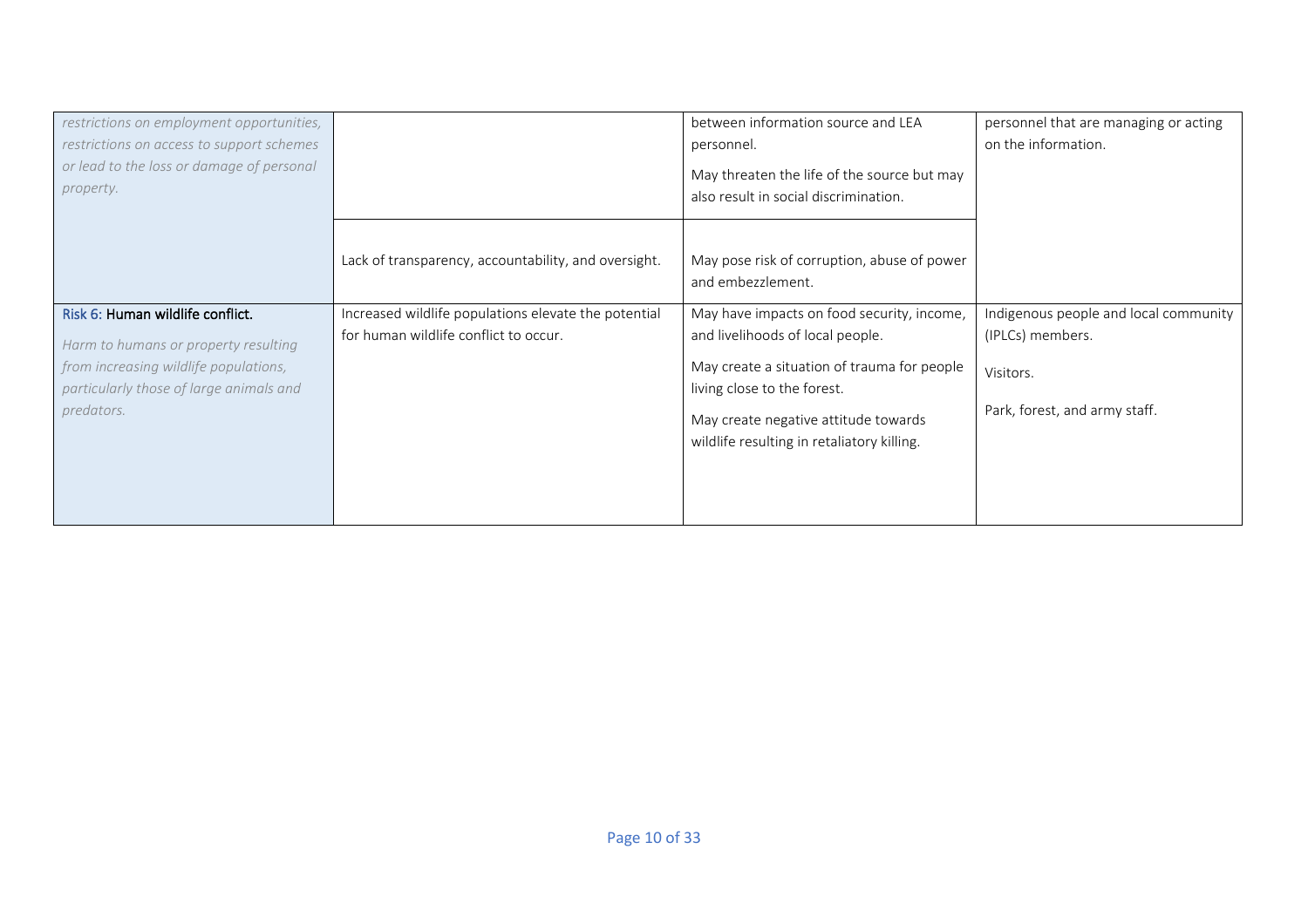| Community Health, Safety, and Security Table 2: Targeted Mitigation Measures to Avert Potential Risks         |                                                                                            |                                                                                                                                                                                                                                                                                                                                                                                                                                                                                                                                                                                                                                                                                             |                                                                                                                                                                                                                                                                                                                                                                                                                                                       |                                                                                                                                                                                                                                                                                                       |                                                                                                                  |                                                                                                                                                                                                            |
|---------------------------------------------------------------------------------------------------------------|--------------------------------------------------------------------------------------------|---------------------------------------------------------------------------------------------------------------------------------------------------------------------------------------------------------------------------------------------------------------------------------------------------------------------------------------------------------------------------------------------------------------------------------------------------------------------------------------------------------------------------------------------------------------------------------------------------------------------------------------------------------------------------------------------|-------------------------------------------------------------------------------------------------------------------------------------------------------------------------------------------------------------------------------------------------------------------------------------------------------------------------------------------------------------------------------------------------------------------------------------------------------|-------------------------------------------------------------------------------------------------------------------------------------------------------------------------------------------------------------------------------------------------------------------------------------------------------|------------------------------------------------------------------------------------------------------------------|------------------------------------------------------------------------------------------------------------------------------------------------------------------------------------------------------------|
| <b>Potential Risks</b>                                                                                        | Relevant WWF<br>Principle(s) for<br>Law Enforcement<br>and Rangers                         | WWF's response                                                                                                                                                                                                                                                                                                                                                                                                                                                                                                                                                                                                                                                                              | <b>Means of Verification</b>                                                                                                                                                                                                                                                                                                                                                                                                                          | Frequency                                                                                                                                                                                                                                                                                             | Responsible<br>party                                                                                             | <b>Additional partners</b>                                                                                                                                                                                 |
| Risk 1: Law enforcement<br>interactions with<br>communities in relation<br>to surveillance and<br>monitoring. | -Act within the<br>Law<br>-Support welfare<br>-Maintain<br>impartiality<br>-Build Capacity | Conduct a study on the impact of<br>current surveillance and<br>monitoring system on IPLCs<br>including legal provisions for<br>implementation.<br>Appropriate amendment must be<br>made in the surveillance and<br>monitoring mechanism without<br>compromising the safety of LEA<br>personnel and the integrity of the<br>biodiversity they are protecting.<br>Implementation of Principles<br>regarding WWF's support to law<br>enforcement and rangers through<br>adoption of global standards<br>including global Code of Conduct<br>developed by the Universal Ranger<br>Support Alliance Global (URSA) <sup>2</sup> .<br>These standards will be part of the<br>WWF grant agreement. | Study completed in<br>collaboration with relevant<br>partners and appropriate<br>changes implemented by<br>December 2021.<br>Report on the amendments<br>implemented.<br>Get prior consent from<br>appropriate community<br>individuals or institutions<br>before installing any<br>technology in community<br>managed areas.<br>Clear monitoring and<br>evaluation mechanism<br>mentioned in the grant<br>agreement with frequency of<br>evaluation. | Initial training in all<br>aspects identified to be<br>conducted across all<br>WWF supported sites by<br>December 2021 and to<br>be repeated every two<br>years for all new<br>appointees.<br>Annual refresher training<br>to be conducted for all<br>in-service staff across<br>WWF supported sites. | Wildlife Trade<br>Monitoring Lead<br>of WWF Nepal<br>with the support<br>of ESSF and<br>other relevant<br>staff. | Nepal Army<br>Department of<br>National and<br>Wildlife<br>Conservation<br>Department of<br>Forest and Soil<br>Conservation<br><b>Buffer Zone</b><br>Committees<br>Community Forest<br><b>Users Groups</b> |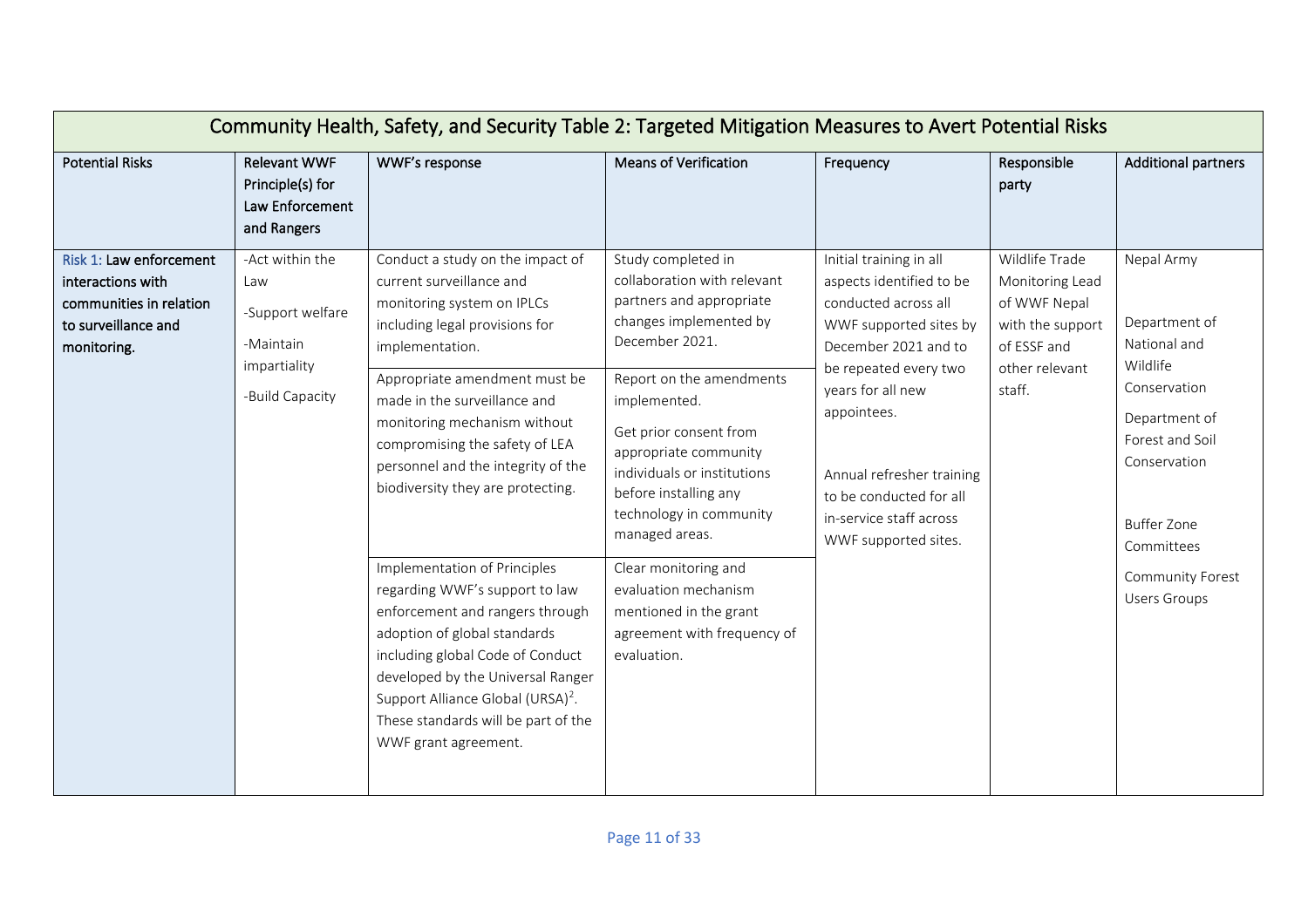| Establish a joint<br>platform/mechanism (DNPWC,<br>WWF, Buffer-zone committee) to<br>monitor the implementation of<br>principles and Code of Conduct.<br>Implement URSA Code of Conduct<br>at sites as well as institutional level<br>through training and endorsement<br>from appropriate agency. | Scoping study completed on<br>the establishment of a<br>mechanism to facilitate the<br>interaction between CBAPUs<br>and LEA [by June 2021].<br>Platform agreed, established,<br>and institutionalized [by<br>December 2021].<br>Number of DNPWC staff who<br>have received training on the<br>Code of Conduct in WWF<br>supported sites.<br>Number of Nepal Army<br>personnel posted in the WWF<br>supported sites<br>trained/oriented on the Code<br>of Conduct. <sup>3</sup> | Annual audit on the<br>effectiveness of the<br>platform. | Landscape Lead<br>with the support<br>of other relevant<br>staff.<br>Wildlife Trade<br>Monitoring Lead<br>with the support<br>of other relevant<br>staff. |  |
|----------------------------------------------------------------------------------------------------------------------------------------------------------------------------------------------------------------------------------------------------------------------------------------------------|---------------------------------------------------------------------------------------------------------------------------------------------------------------------------------------------------------------------------------------------------------------------------------------------------------------------------------------------------------------------------------------------------------------------------------------------------------------------------------|----------------------------------------------------------|-----------------------------------------------------------------------------------------------------------------------------------------------------------|--|
| WWF does not provide any<br>support for the use of arms and<br>ammunition.<br>Suspension of support in the case<br>of any human rights violation by<br>either party (IPLCs and LEA).                                                                                                               | Stipulated in grant<br>agreements.<br>Formal documentation of<br>suspension.                                                                                                                                                                                                                                                                                                                                                                                                    |                                                          | Country<br>Representative                                                                                                                                 |  |

<sup>&</sup>lt;sup>2</sup> Employment and welfare standards, Equity and Equality standards in the ranger workforce, Competency Standards.

<sup>&</sup>lt;sup>3</sup> Formal endorsement of the Code of Conduct for the Nepal Army may not be possible as the army has its own code of conduct. If not, an orientation program may be feasible and can be implemented through the Nepal Army Human Rights/code of conduct focal points and the Nepal army conservation school.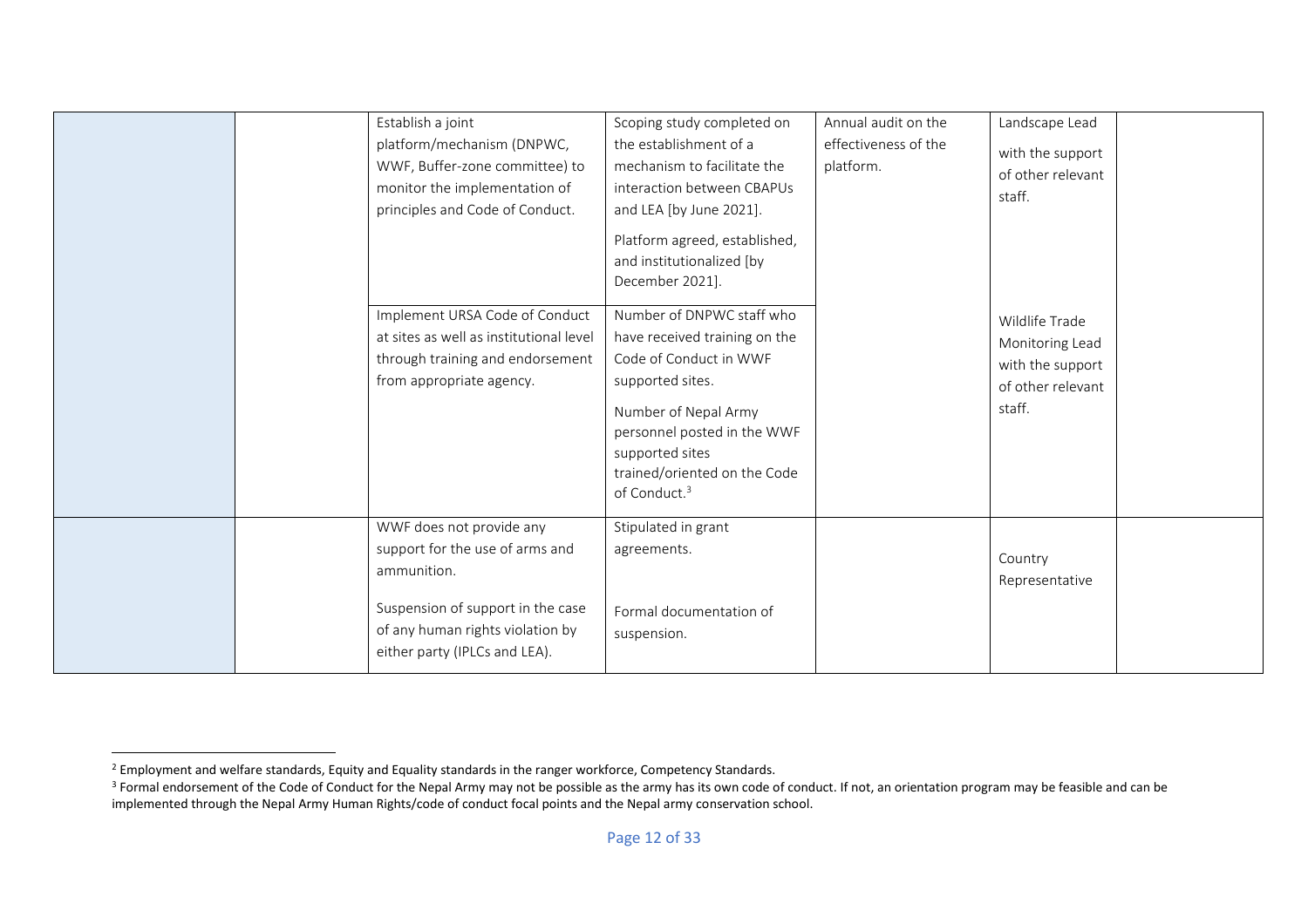| Risk 2: Unsafe encounters  | -Support welfare | Provide training on first aid,       | Number of Law Enforcement       | Initial training in all   | Wildlife Trade    | National Human           |
|----------------------------|------------------|--------------------------------------|---------------------------------|---------------------------|-------------------|--------------------------|
| with wildlife and poachers |                  | tactical patrolling, human wildlife  | Agency personnel trained on     | aspects identified to be  | Monitoring Lead   | <b>Rights Commission</b> |
| by LEA personnel.          | -Build Capacity  | conflict and appropriate             | first aid, tactical patrolling, | conducted across all      | of WWF Nepal      |                          |
|                            |                  | technology equipment to all Law      | human wildlife conflict and     | WWF supported sites by    | with the support  |                          |
|                            |                  | Enforcement Agency personnel in      | number of Law Enforcement       | December 2021 and to      | of other relevant | Forum for                |
|                            |                  | all WWF supported sites to ensure    | Agency personnel with access    | be repeated every two     | staff.            | Protection of            |
|                            |                  | no causalities occur due to the lack | to appropriate equipment.       | years for all new         |                   | Consumer's Right,        |
|                            |                  | of basic lifesaving skills.          |                                 | appointees.               |                   | Nepal (FPCR-N)           |
|                            |                  |                                      |                                 |                           |                   |                          |
|                            |                  |                                      |                                 |                           |                   |                          |
|                            |                  |                                      |                                 | Annual refresher training |                   | Nepal Army               |
|                            |                  |                                      |                                 | to be conducted for all   |                   | Conservation School      |
|                            |                  |                                      |                                 | in-service staff across   |                   |                          |
|                            |                  |                                      |                                 | WWF supported sites.      |                   |                          |
|                            |                  |                                      |                                 |                           |                   | Local Government         |
|                            |                  |                                      |                                 |                           |                   | Agencies                 |
|                            |                  |                                      |                                 |                           |                   |                          |
|                            |                  |                                      |                                 |                           |                   | Other Rural              |
|                            |                  |                                      |                                 |                           |                   | development              |
|                            |                  |                                      |                                 |                           |                   | partners                 |
|                            |                  |                                      |                                 |                           |                   |                          |
|                            |                  |                                      |                                 |                           |                   |                          |
|                            |                  |                                      |                                 |                           |                   |                          |
|                            |                  |                                      |                                 |                           |                   |                          |
|                            |                  |                                      |                                 |                           |                   |                          |
|                            |                  |                                      |                                 |                           |                   |                          |
|                            |                  |                                      |                                 |                           |                   |                          |
|                            |                  |                                      |                                 |                           |                   |                          |
|                            |                  |                                      |                                 |                           |                   |                          |
|                            |                  |                                      |                                 |                           |                   |                          |
|                            |                  |                                      |                                 |                           |                   |                          |
|                            |                  |                                      |                                 |                           |                   |                          |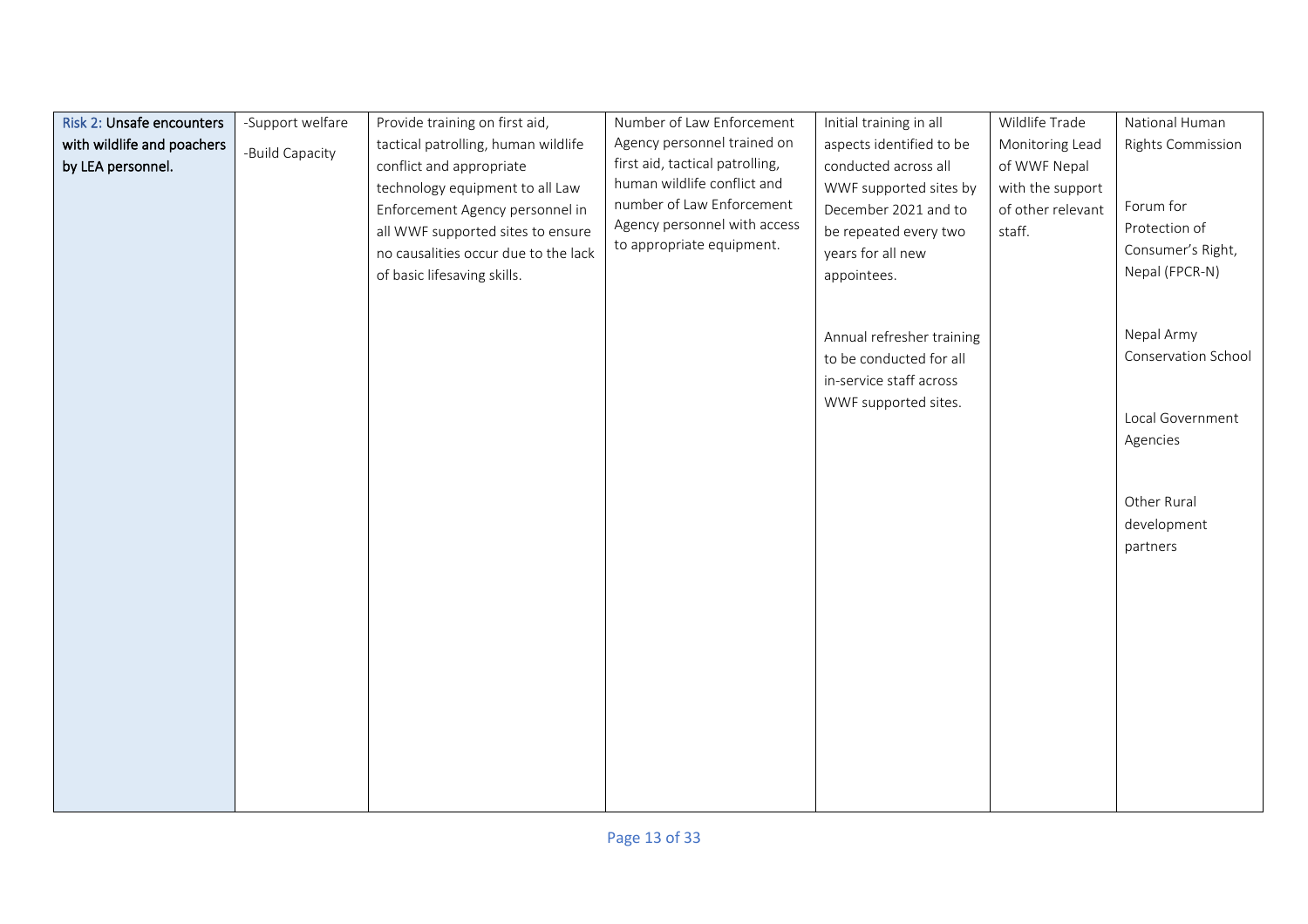| Risk 3: Mistreatment by<br>LEA personnel of people<br>suspected of illegal<br>activities. | -Act within the<br>Law<br>-Maintain | Build mechanism that allows<br>monitoring of strict adherence to<br>Global Ranger Code of Conduct at<br>sites as well as institutional level                                                                         | Endorsement of Global Code<br>of Conduct (CoC) developed<br>by Universal Ranger Support<br>Alliance (URSA) by competent                                                                                                              | Initial training in all<br>aspects identified to be<br>conducted across all<br>WWF supported sites by                                                                                        | Wildlife trade<br>monitoring lead<br>of WWF Nepal<br>with the support                           | National Human<br><b>Rights Commission</b>                                                                                             |
|-------------------------------------------------------------------------------------------|-------------------------------------|----------------------------------------------------------------------------------------------------------------------------------------------------------------------------------------------------------------------|--------------------------------------------------------------------------------------------------------------------------------------------------------------------------------------------------------------------------------------|----------------------------------------------------------------------------------------------------------------------------------------------------------------------------------------------|-------------------------------------------------------------------------------------------------|----------------------------------------------------------------------------------------------------------------------------------------|
| impartiality<br>-Build Capacity                                                           |                                     | through endorsement and training<br>from competent authorities.                                                                                                                                                      | authorities.<br>Number of DNPWC staff who<br>have received training on CoC<br>in WWF supported sites.<br>Number of Nepal Army<br>personnel posted in the WWF<br>supported sites<br>trained/oriented on the CoC. <sup>4</sup>         | December 2021 and to<br>be repeated every two<br>years for all new<br>appointees.<br>Annual refresher training<br>to be conducted for all<br>in-service staff across<br>WWF supported sites. | of other relevant<br>staff.                                                                     | Forum for<br>Protection of<br>Consumer's Right,<br>Nepal (FPCR-N)<br>Nepal Army<br>Conservation School<br>Local Government<br>Agencies |
|                                                                                           |                                     | Impart training on Human Rights to<br>all LEA personnel in WWF<br>supported sites that includes<br>sensitization on Human Rights and<br>Human Rights dimensions of<br>enforcement.<br>Build capacity of WWF staff on | Human Rights training<br>curriculum designed, agreed,<br>and endorsed by DNPWC and<br>National Human Rights<br>Commission.<br>Number of Law Enforcement<br>Agency personnel trained on<br>human rights.<br>Number of WWF field staff |                                                                                                                                                                                              | <b>ESSF Specialist</b><br>and TAL<br>Manager<br>with the support<br>of other relevant<br>staff. | Other Rural<br>development<br>partners                                                                                                 |
|                                                                                           |                                     | policies and procedures of WWF                                                                                                                                                                                       | trained on Human Rights,<br>ESSF, Ranger Principles, CoC                                                                                                                                                                             |                                                                                                                                                                                              | <b>ESSF Specialist</b>                                                                          |                                                                                                                                        |

<sup>&</sup>lt;sup>4</sup> Formal endorsement of the Code of Conduct for the Nepal Army may not be possible as the army has its own code of conduct. If not, an orientation program may be feasible and can be implemented through the Nepal Army Human Rights/code of conduct focal points and the Nepal army conservation school.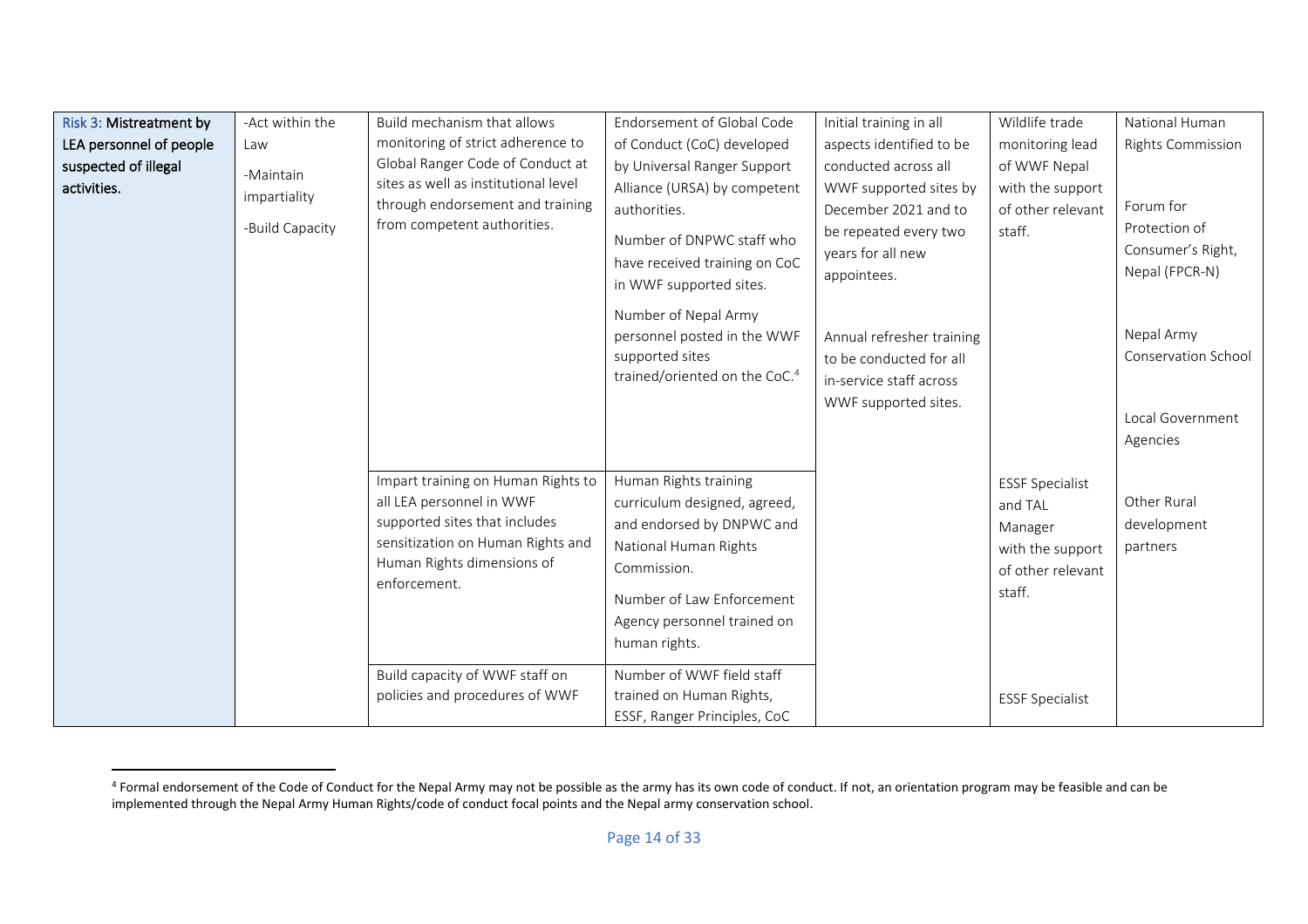|                                                                                                                               |                                                                                            | on social safeguards and<br>conservation law enforcement.                                                                                                                                                                                                                                                                                                                                               | and other relevant WWF<br>policies.                                                                                                                                     |                                                                                                                                                                                                         | with the support<br>of other relevant<br>staff.                                                                                     |                                                                                           |
|-------------------------------------------------------------------------------------------------------------------------------|--------------------------------------------------------------------------------------------|---------------------------------------------------------------------------------------------------------------------------------------------------------------------------------------------------------------------------------------------------------------------------------------------------------------------------------------------------------------------------------------------------------|-------------------------------------------------------------------------------------------------------------------------------------------------------------------------|---------------------------------------------------------------------------------------------------------------------------------------------------------------------------------------------------------|-------------------------------------------------------------------------------------------------------------------------------------|-------------------------------------------------------------------------------------------|
| Risk 4: Monitoring and<br>patrolling of wildlife and<br>poachers by Community<br><b>Based Anti-Poaching Units</b><br>(CBAPU). | -Act within the<br>Law<br>-Support welfare<br>-Maintain<br>impartiality<br>-Build Capacity | Support buffer zone communities<br>in reviewing the CBAPU<br>constitution to ensure a fair<br>selection process (objective,<br>consistent, and non-<br>discriminatory) for CBAPU<br>members.                                                                                                                                                                                                            | Review of CBAPU constitution<br>completed and shared with<br>the wider community in the<br>landscape [by December<br>2021].                                             | Number of CBAPU<br>members trained.                                                                                                                                                                     | <b>TAL Manager</b><br>with the support<br>of ESSF<br>Specialist, WWF<br>Nepal and other<br>relevant staff.                          | <b>Buffer Zone User</b><br>Community<br>Community Forest<br>User Group                    |
|                                                                                                                               |                                                                                            | Conduct outreach among the<br>wider community in and around<br>the priority Protected Areas and<br>Forest Divisions to ensure that role<br>and scope of CBAPU is well<br>understood.<br>Provide training to CBAPU<br>members on the scope of their<br>work and their role in<br>management and protection of<br>buffer zones and forest outside<br>buffer zones within the legal<br>framework of Nepal. | Number of outreach program<br>conducted and numbers of<br>community members<br>attending the program.<br>Number of CBAPU members<br>trained on their role and<br>scope. | Outreach program.<br>conducted for<br>community members<br>every two years.<br>Annual review of the<br>effectiveness of the<br>mechanism that<br>supports the interaction<br>between CBAPUs and<br>LEA. | <b>TAL Manager</b><br>with the support<br>from Wildlife<br>trade monitoring<br>lead with the<br>support of other<br>relevant staff. | Local CSOs<br>Local Authorities<br>National Human<br><b>Rights Commission</b><br>of Nepal |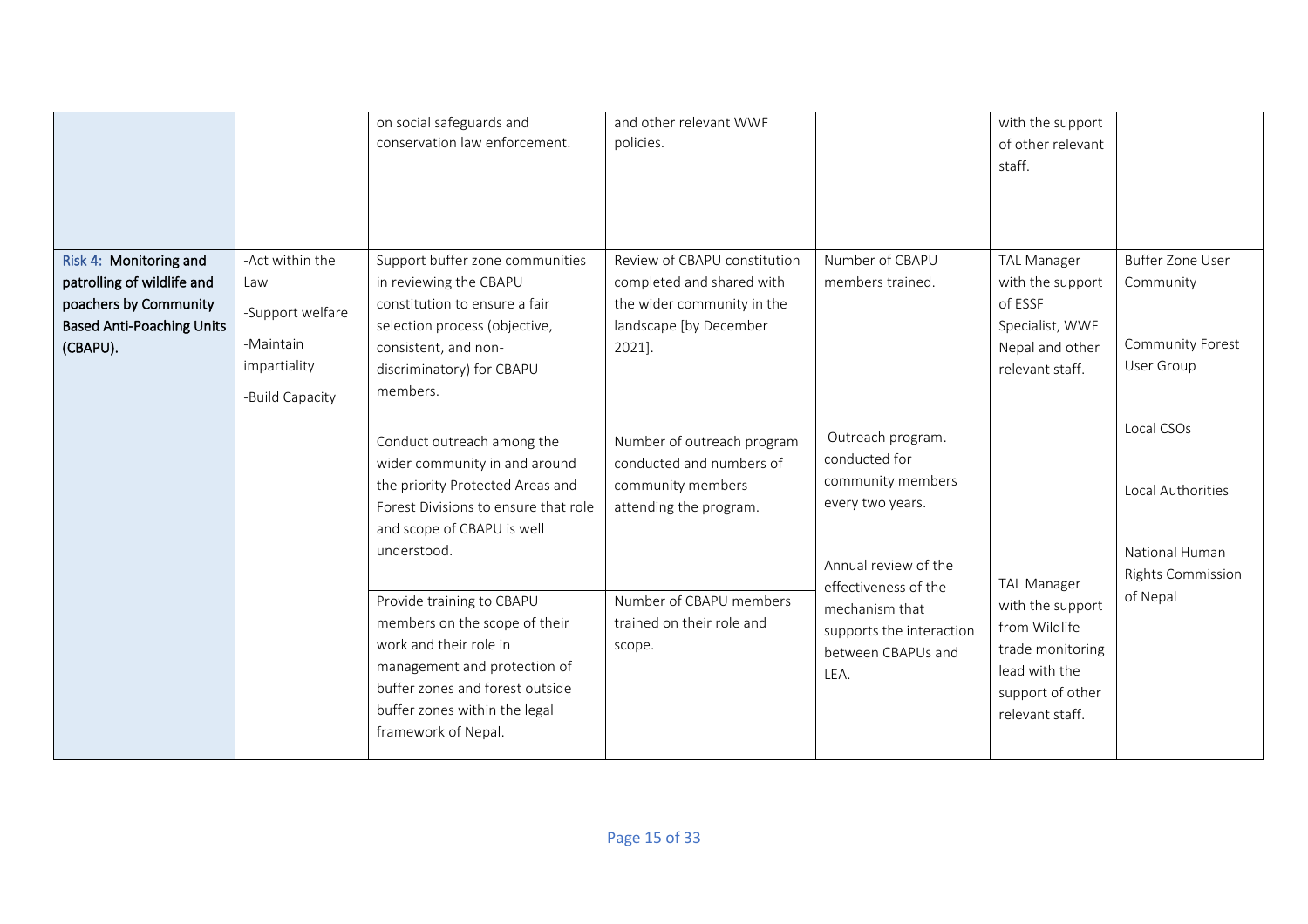| Provide training to CBAPU<br>members on the critical modules,<br>as identified in the joint SOPs, for<br>delivery of their duties. Amend<br>SOPs if / as necessary.                                                     | Number of CBAPU members<br>trained on skills crucial to<br>deliver their duties.                                                                                                                        | <b>TAL Manager</b><br>with the support<br>of other relevant<br>staff. |  |
|-------------------------------------------------------------------------------------------------------------------------------------------------------------------------------------------------------------------------|---------------------------------------------------------------------------------------------------------------------------------------------------------------------------------------------------------|-----------------------------------------------------------------------|--|
| Where required provide necessary<br>equipment <sup>5</sup> and ID cards to<br>CBAPU members so that they can<br>deliver their role effectively.<br>Develop clear channels of<br>communications and safety<br>protocols. | Number of CBAPU teams<br>equipped with necessary<br>equipment.                                                                                                                                          | Equipment TAL<br>manager.                                             |  |
| Establish a platform/mechanism<br>through which communities and<br>LEA personnel can share their<br>challenges and monitor progress.                                                                                    | Scoping study completed on<br>the establishment of<br>mechanism to facilitate the<br>interaction between CBAPUs<br>and LEA [by June 2021].<br>Platform agreed and<br>established [by December<br>2021]. | Wildlife Trade<br>Monitoring lead                                     |  |
| Operational Guidelines and SOPs<br>developed for the safety and<br>discharge of their responsibilities<br>with proper consent and legal<br>context of their role.                                                       | Number of Buffer Zone User<br>Committee and Community<br>Forest User Committee<br>oriented on the operational<br>guidelines and SOPs.                                                                   |                                                                       |  |

 $5$  Only equipment that does not violate WWF's exclusion on weapons and munitions.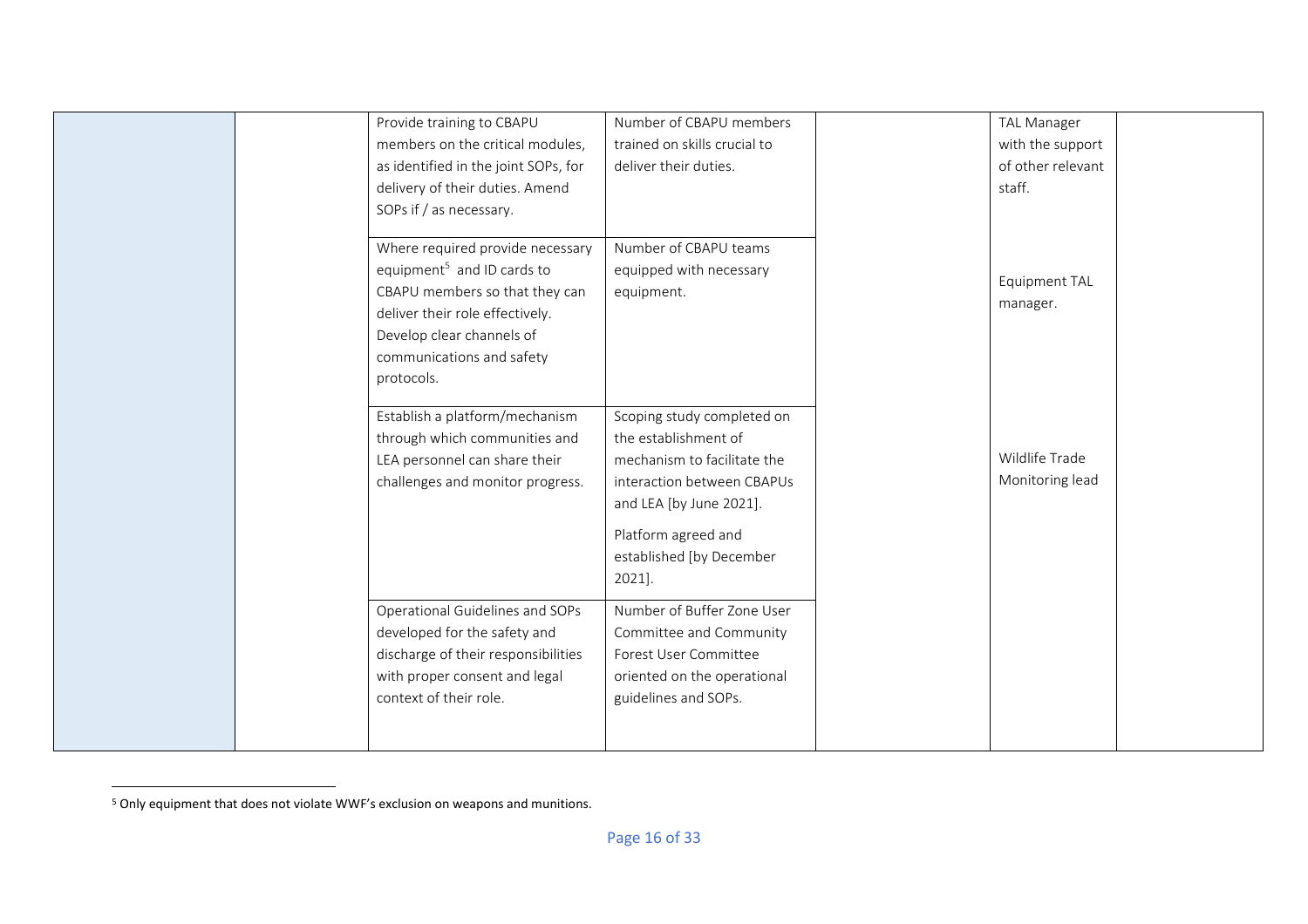| Risk 5: WWF's support to | -Act within the | WWF will support the revision of    | Review of Informant Fund     | Initial training on the     | Wildlife Trade         | Wildlife Crime    |
|--------------------------|-----------------|-------------------------------------|------------------------------|-----------------------------|------------------------|-------------------|
| LEA on information       | Law             | the Informant Fund Mobilization     | <b>Mobilization Working</b>  | Informant Fund              | Monitoring Lead        | Control Bureau    |
| gathering. <sup>67</sup> | -Build Capacity | Working Procedure to ensure that    | Procedure completed by       | <b>Mobilization Working</b> | to support             |                   |
|                          |                 | it address all the needs identified | December 2021 <sup>8</sup> . | Procedure and other         | DNPWC and              |                   |
|                          | - Maintain      | in the Guidance for WWF's support   |                              | relevant WWF policies to    | work with the          | Department of     |
|                          | impartiality    | on wildlife crime information       |                              | be conducted for            | <b>ESSF Specialist</b> | National Park and |
|                          | -Spend          | gathering aspects and is aligned    |                              | relevant DNPWC staff at     | and other              | Wildlife          |
|                          | accountably     | with following WWF policies:        |                              | national and site level by  | relevant staff.        | Conservation      |
|                          |                 | Environment and Social<br>a)        |                              | December 2021 and to        |                        |                   |
|                          |                 | Safeguard Framework.                |                              | be repeated every year.     |                        |                   |
|                          |                 | Principles Regarding<br>b)          |                              | Quarterly meeting           |                        | Department of     |
|                          |                 | WWF's Support for                   |                              | conducted with DNPWC        |                        | Forest and Soil   |
|                          |                 | <b>Enforcement and Rangers</b>      |                              | to discuss challenges and   |                        | Conservation      |
|                          |                 | (Standard on Community              |                              | ways to address those       |                        |                   |
|                          |                 | Health, Safety and                  |                              | challenges in               |                        |                   |
|                          |                 | Security).                          |                              | implementation of the       |                        |                   |
|                          |                 | WWF Fraud and<br>$\mathsf{C}$       |                              | Informant Fund              |                        |                   |
|                          |                 | Corruption Policy.                  |                              | <b>Mobilization Working</b> |                        |                   |
|                          |                 | WWF Indigenous peoples<br>d)        |                              | Procedure. Annual           |                        |                   |
|                          |                 | and conservation                    |                              | audits to be conducted      |                        |                   |
|                          |                 | principles.                         |                              |                             |                        |                   |

<sup>&</sup>lt;sup>6</sup> It is recommended that WWF should not engage in information gathering directly or through a third party due to the high risk to WWF staff, third-party staff, and to IPLCs that may be the source of information. However, if under rare circumstances a WWF office believes it is necessary to engage, or continue to engage, it must be authorized by the country director/CEO as per the national legislation of the country and only after sufficient due diligence and training, and with expert support. A register should be maintained of the WWF offices who are using these categories.

<sup>&</sup>lt;sup>7</sup> Information gathering and management of information is a sensitive subject and must be handled by the relevant government authorities. Therefore, WWF's long terms vision is to phase out any support provided towards the information gathering. WWF will work on a five-year phase out plan/exit strategy jointly with the government authorities.

<sup>8</sup> Any changes in the Informant Mobilization Working Procedure will require ministerial approval and will take time.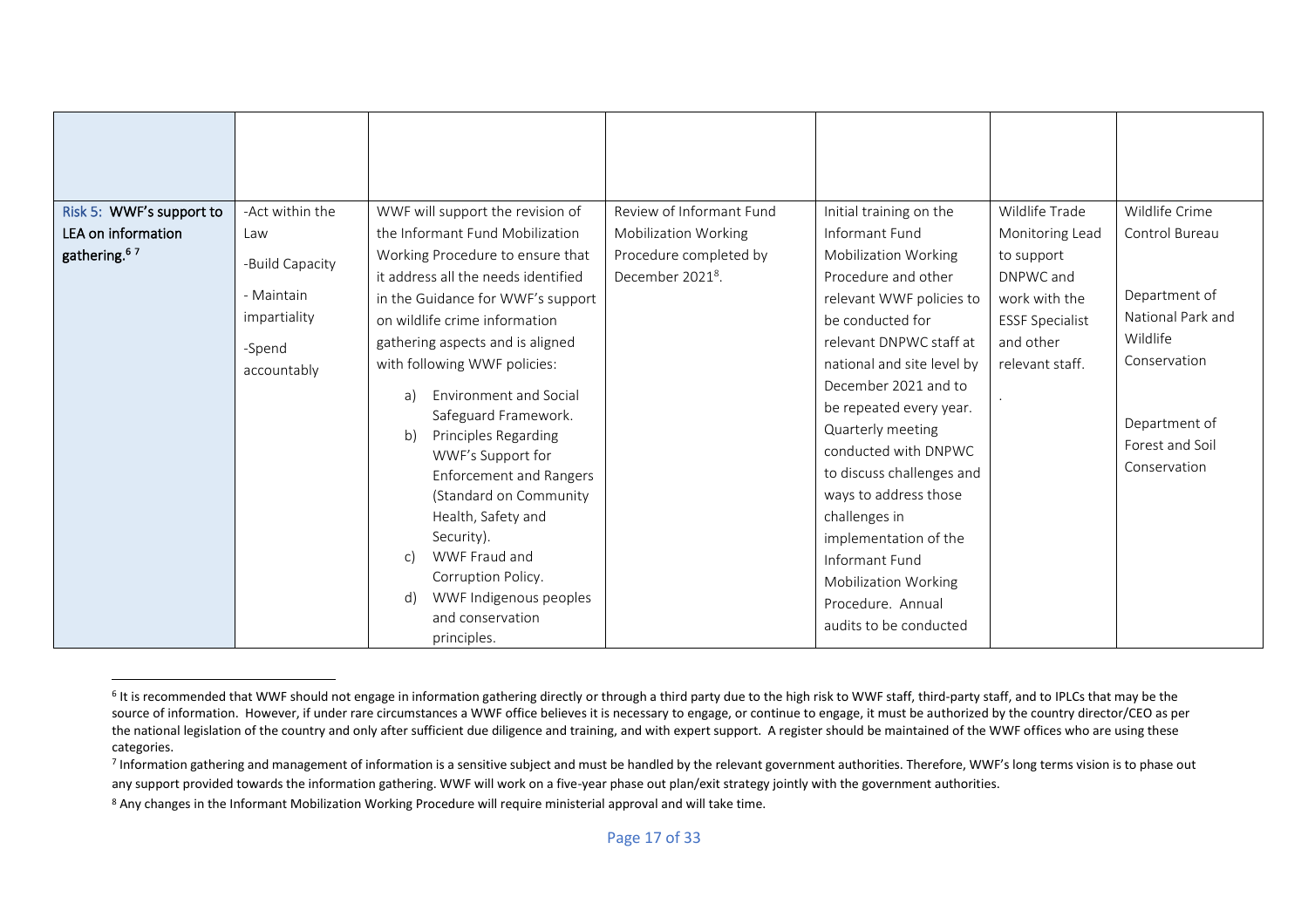|                                           |      | Implementation of Informant Fund<br>Mobilization Working Procedure<br>along with other WWF policies will<br>be part of the grant agreement<br>with DNPWC.                                                                                                                                                         | Informant Fund Mobilization<br>Working Procedure along with<br>other WWF policies are added<br>to existing grant agreements<br>and any new grant<br>agreements.                           | for all support provided<br>to LEA addressing<br>information gathering.                           | Protected Areas<br>and Divisional<br>Forest offices.                                       |                                                                                                                                                                         |
|-------------------------------------------|------|-------------------------------------------------------------------------------------------------------------------------------------------------------------------------------------------------------------------------------------------------------------------------------------------------------------------|-------------------------------------------------------------------------------------------------------------------------------------------------------------------------------------------|---------------------------------------------------------------------------------------------------|--------------------------------------------------------------------------------------------|-------------------------------------------------------------------------------------------------------------------------------------------------------------------------|
|                                           |      | Create awareness, inform, and<br>share the Informant Fund<br>Mobilization Working Procedure<br>with relevant DNPWC staff at<br>national and site level.                                                                                                                                                           | Number of DNPWC staff<br>trained on the Informant Fund<br><b>Mobilization Working</b><br>Procedure and other relevant<br>policies (as mentioned in<br>WWF response).                      |                                                                                                   | Wildlife trade<br>monitoring lead<br>with the support<br>of other relevant<br>staff.       |                                                                                                                                                                         |
|                                           |      | WWF will monitor the<br>implementation of Informant Fund<br>Mobilization Working Procedure as<br>part of monitoring process<br>mentioned in the grant agreement.                                                                                                                                                  | Quarterly monitoring reports<br>on the implementation of<br>SOPs.                                                                                                                         |                                                                                                   |                                                                                            |                                                                                                                                                                         |
| Risk 6: Human wildlife<br>conflict (HWC). | N.A. | Design and implement preventive<br>measures (e.g., predator proof<br>corral, fences, trenches.).<br>Design and implement curative<br>measures (national and local relief<br>funds and scholarships for the<br>children of the HWC victims) to<br>support communities to mitigate<br>and cope with such conflicts. | Km. of preventative barriers<br>and number installed,<br>constructed, and improved.<br>Number of people using<br>services; number of relief fund<br>established and available<br>funding. | Annual (based on<br>severity of cases, local<br>need and situation and<br>resource availability). | <b>TAL Manager</b><br>with the support<br>of Wildlife lead<br>and other<br>relevant staff. | Protected Areas,<br>Divisional Forest<br>offices, Buffer Zone<br>User Committees,<br>Community Forest<br>Coordination<br>Committees,<br>Provincial/local<br>Governments |
|                                           |      | Support other measures such as<br>providing school bus transport to<br>children to ensure their safety                                                                                                                                                                                                            | Safety facilities/package<br>provided to communities.                                                                                                                                     | Periodic as per situation.                                                                        |                                                                                            |                                                                                                                                                                         |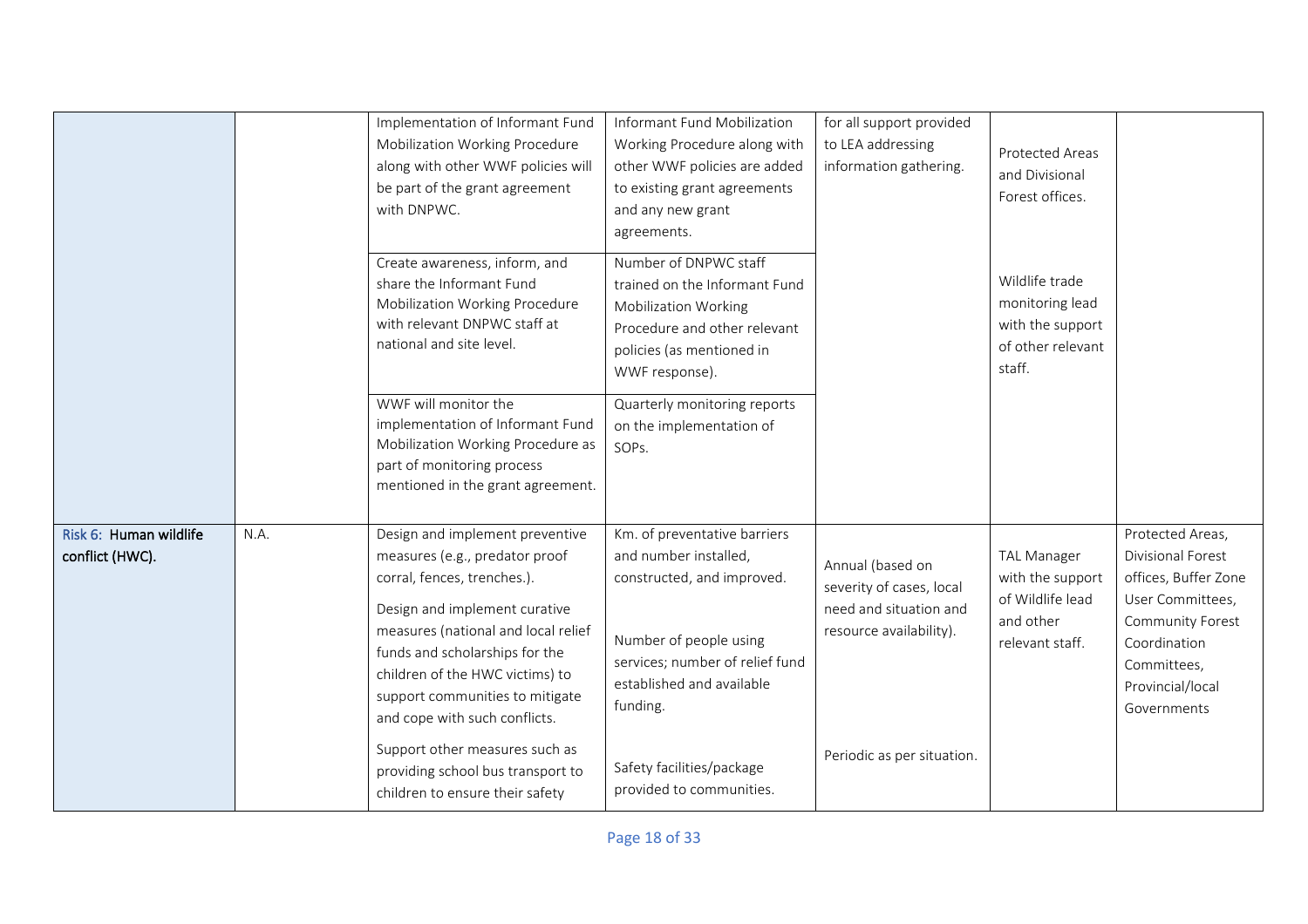|  | while going to school through<br>prime wildlife habitat. | Number of RRT trained and   | Annual |  |
|--|----------------------------------------------------------|-----------------------------|--------|--|
|  | Support and train community-                             | mobilized.                  |        |  |
|  | based Rapid Response Teams as                            |                             |        |  |
|  | first line responders in cases of                        |                             |        |  |
|  | human/wildlife conflict.                                 |                             |        |  |
|  | Conducts periodic monitoring.                            |                             | Annual |  |
|  |                                                          | Number of monitoring visits |        |  |
|  |                                                          | and reports.                |        |  |
|  | of the effectiveness of such                             |                             |        |  |
|  | measures.                                                |                             |        |  |

## **3. Access Restriction and Resettlement Plan**

The TAL landscape is densely populated by smallholders, diverse groups of Indigenous People, and landless peasants<sup>9</sup>, heavily reliant on land, forests, and water resources for their livelihoods. WWF-Nepal supports project activities carried out through an inclusive and consultative forest management framework managed by the communities with resource use decisions made by the community itself through its community forest management framework. While the framework itself is likely an effective mechanism to prevent true restriction of access, it is essential that WWF provides for effective review and monitoring to ensure there is no means for restriction of access that negatively impacts the communities and vulnerable parts of the community.

WWF support to protect and sustainably manage CFs in BZs and in corridor forest involves support in preparing operational plans, leadership/capacity building, fencing, plantation of forest, fodder, and fruit trees. These activities are intended to promote sustainable resource use and can reduce risks related to potential access restrictions by helping to meet local communities' forest product needs. Support for alternative energy installation such as biogas promotion has also helped in reducing reliance on forest biomass, reduced workloads, and in reducing other health hazards for women. WWF also provides support to local communities in stall feeding, controlled grazing, introducing improved breeds, and cattle shed improvements. These activities improve efficient use of forest biomass, thereby mitigating the impact of reduced access to resources, and improve productivity of livestock management while increasing farmer income.

Diverse strategies are adopted to improve livelihoods and economic wellbeing of local communities. Supporting small agricultural and forest-based enterprises with skills, technologies, seed funds, low interest loans, marketing linkages are integral parts of project activities. Enterprises include homestay, cash crop, animal husbandry, poultry, non-timber forest products such as medicinal and aromatic plants, fish farming, plumbing, electricians, and bicycle repairing. Many people especially smallholders, members of marginalized groups and Indigenous People, and landless peasants have benefitted from such schemes. These activities contribute to mitigating risks associated with potential impacts of access restrictions and to inclusion of Indigenous and vulnerable groups in project benefits.

<sup>&</sup>lt;sup>9</sup> Landless peasants are those individuals or groups without registered land, but who practice farming in particular area.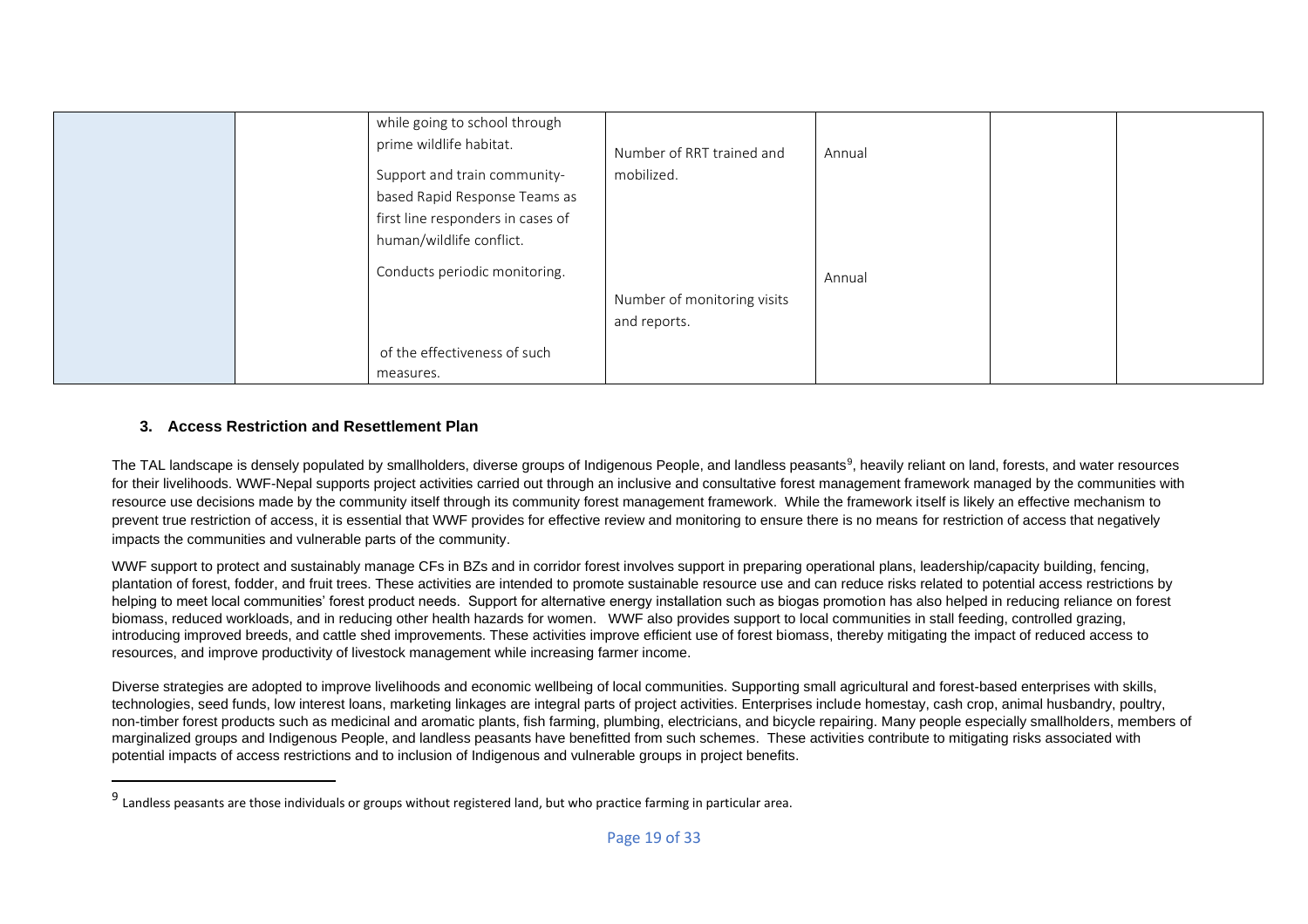The potential risks identified associated with access restrictions and resettlement are mainly 'indirect' rather than direct outcomes of WWF's interventions and fall under the following categories:

- **Non-Inclusive Governance Structures**: In some cases, landless peasants, Indigenous Groups, and other vulnerable people could be impacted by decisions taken by Community Forest User Groups and Buffer Zone Management Groups to restrict access if these groups are not represented within the Community Forest governance structure and thus are unable to participate in decisions that could affect them negatively.
- **Access to Project Benefits**: WWF support in protection and management of buffer zones is informed largely by conservation objectives and engagement with Protected Areas staff and Buffer Zone User Committees (BZUC). The choice of specific priorities and locations for WWF support in buffer zones could be improved by expanding the use of participatory resource mapping and analyzing forest-people relations in the BZ to ensure that program activities and benefits are being targeted to the most vulnerable communities wherever possible including Indigenous Peoples and the landless.
- **Reduced Access to Resources:** Establishment and management of PAs, buffer zones (BZs) and corridor forests can result in reduced access of diverse types of forest products including fuelwood, fodder, grass, timber, wild vegetables and fruits, ropes, pateyr, and medicinal herbs. Government regulatory provisions prohibit access to such resources within PA core zones and may restrict harvesting in BZs and corridors. Similarly, community forestry operational plans may limit access. Marginalized groups such as the landless and especially those who live in proximity to PAs and rely solely on forest products may be affected. Access restrictions could, in certain cases, be linked to the provision of fencing material to temporarily restrict grazing or collection of grass and fuelwood in order to rehabilitate forest and pasture areas. Such decisions, while made by the Community Forest User Groups themselves, may restrict access to some groups. WWF's financial and technical support for land use planning by the relevant authorities in these areas can contribute to perpetuating potential access restrictions even though WWF does not have decision-making authority over the implementation of any such restrictions.

In addition to the risks described above, two other important issues came up during consultations with local communities. These issues are outside the scope of this mitigation plan because they are not environmental and social impacts created by WWF projects or activities, but rather are risks that are present in the landscape context in which we operate. We mention them here because being informed and aware of them is important to guide WWF's actions in the future.

- **Subsistence Fishing and Gold Panning**: Majhi, Bote, Musahar and Sonaha ethnic minority groups rely on artisanal fishing in Narayani, Karnali and other rivers, and the Sonahas have a unique practice of small-scale panning of gold dust as a traditional means of subsistence livelihoods. Though these practices are deemed legal and have been permitted in some areas, they can be restricted by the Government based on various reasons such as timing, type of fishing net, licensing conditions, and areas with poaching incidents.
- **Eviction of landless people:** All citizens are constitutionally and legally protected against forced resettlement. However, several PAs have targeted programs to control encroachment. A recent case of eviction of Chepang (Indigenous Peoples of the hill tracts) from their settlement in Chitwan illustrates this point. The context of settlement of the TAL landscape, coupled with the history of protected areas creation, presents the situation that numerous landless people in the landscape are in a state of uncertainty of involuntary resettlement. Landless people are constrained from occupying public land or obtaining other social benefits in the landscape in a variety of ways. For example, landless people cannot vote or stand in elections in BZ institutions, are not compensated if the lands they utilized fall inside PA territory due to a change in river course, or if their properties/crops are damaged by wildlife. Involuntary resettlement is an excluded activity for WWF, meaning that WWF can never engage in or support activities leading to involuntary resettlement. WWF interventions do not directly or indirectly support government control activities. Therefore, involuntary resettlement is taken as a precautionary issue and one in which WWF will attempt to exercise its influence with government agencies and buffer zone organizations to promote fair and equitable treatment as well as comprehensive solutions in addressing such challenges for the landless.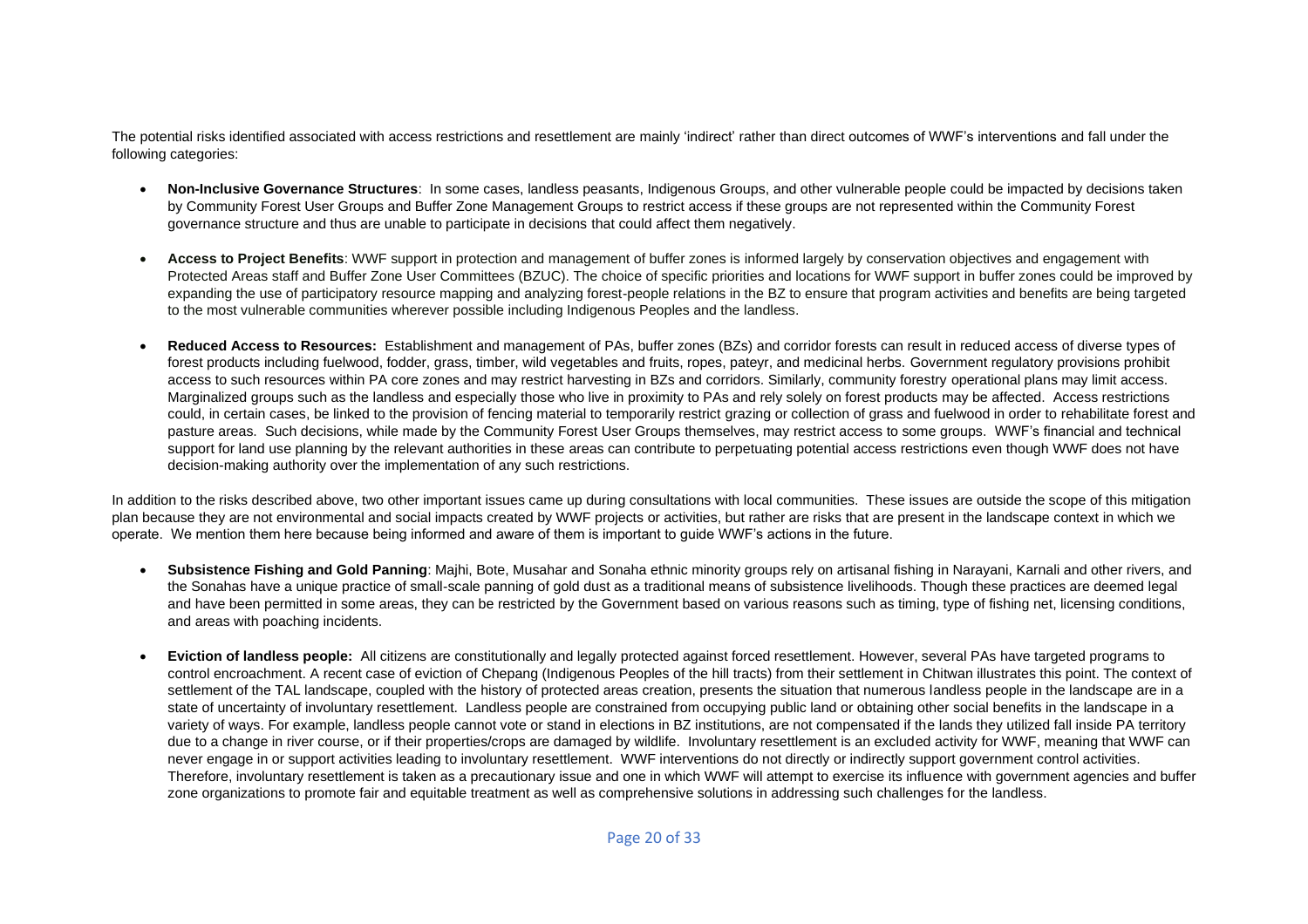|                                                                                                          |                                                                                                                                                                                                                                                                                             | <b>Access Restriction Table 1: Risk Scenarios</b>                                                                                                                                                                                                                                                                                      |                                                                                                                                                                                                                                                                                                   |
|----------------------------------------------------------------------------------------------------------|---------------------------------------------------------------------------------------------------------------------------------------------------------------------------------------------------------------------------------------------------------------------------------------------|----------------------------------------------------------------------------------------------------------------------------------------------------------------------------------------------------------------------------------------------------------------------------------------------------------------------------------------|---------------------------------------------------------------------------------------------------------------------------------------------------------------------------------------------------------------------------------------------------------------------------------------------------|
| <b>Potential Risks</b>                                                                                   | <b>Risk Scenarios</b>                                                                                                                                                                                                                                                                       | <b>Potential Impacts</b>                                                                                                                                                                                                                                                                                                               | Affected groups                                                                                                                                                                                                                                                                                   |
| Non-Inclusive Governance<br><b>Structures Limit Access to</b><br>Participation and Decision-<br>making   | Zoning or other resource management<br>decisions taken by Community forest and<br>Buffer zone management and user groups<br>could result in resource access restrictions on<br>groups that lack the ability to participate.                                                                 | Disempowerment and potential worsening of<br>poverty conditions of affected groups.                                                                                                                                                                                                                                                    | Landless peasants, Indigenous Groups, women,<br>and other marginalized groups.                                                                                                                                                                                                                    |
| Lack of Access to Project<br>Benefits including Livelihoods<br><b>Benefits by Marginalized</b><br>Groups | Poor information of diverse vulnerable groups,<br>elite capture in local schemes, limited access to<br>information and decision making (weak<br>presence of women, Dalits and vulnerable<br>groups in local institutions (BZUC, CF, CFCC),<br>lack of effective monitoring of such schemes. | Disempowerment and potential worsening of<br>poverty conditions of affected groups.                                                                                                                                                                                                                                                    | Landless peasants and highly vulnerable group<br>(Sonaha, Musahar, Bote, Dalits, and women).                                                                                                                                                                                                      |
| <b>Reduced Access to Natural</b><br>Resources, Especially for<br>Marginalized Groups                     | Marginalized groups may face conditions of<br>restricted access to natural resources of<br>various types for traditional and livelihoods<br>rights (forest and non-timber forest products,<br>thatch, grazing and fodder), including in<br>Protected Areas, BZCF and CF.                    | Lack of sufficient fuelwood for cooking and/or<br>rituals and festivals, investment of limited earnings<br>in purchasing fuel, may drive illegal activities.<br>Income and nutrition of women and groups is<br>compromised. Encounters with wildlife or law<br>enforcement personal could result in potential<br>abuse and harassment. | Women, landless/ poor, and marginalized<br>groups who cannot afford alternative fuel.<br>Groups with fuelwood sales as a source of<br>livelihoods. Specifically, women from Tharu,<br>Bote, Majhi, Musahar, and Mallaha groups who<br>rely heavily on collection of non-timer forest<br>products. |
|                                                                                                          |                                                                                                                                                                                                                                                                                             | Declines in livestock (buffalo, cattle, goats). Forces<br>purchase of feed from the market. May drive illegal<br>collection of fodder/grass resulting in encounters<br>with wildlife or law enforcement personal. Poor<br>roofing may affect health. Increased costs for<br>housing.                                                   | Women, poor and marginalized groups,<br>particularly land poor/landless peasants<br>practicing grazing. Tharus and highly vulnerable<br>groups (Sonaha, Musahar, Bote, Dalits)<br>especially those who cannot afford alternatives<br>to thatch roofing.                                           |
|                                                                                                          |                                                                                                                                                                                                                                                                                             |                                                                                                                                                                                                                                                                                                                                        |                                                                                                                                                                                                                                                                                                   |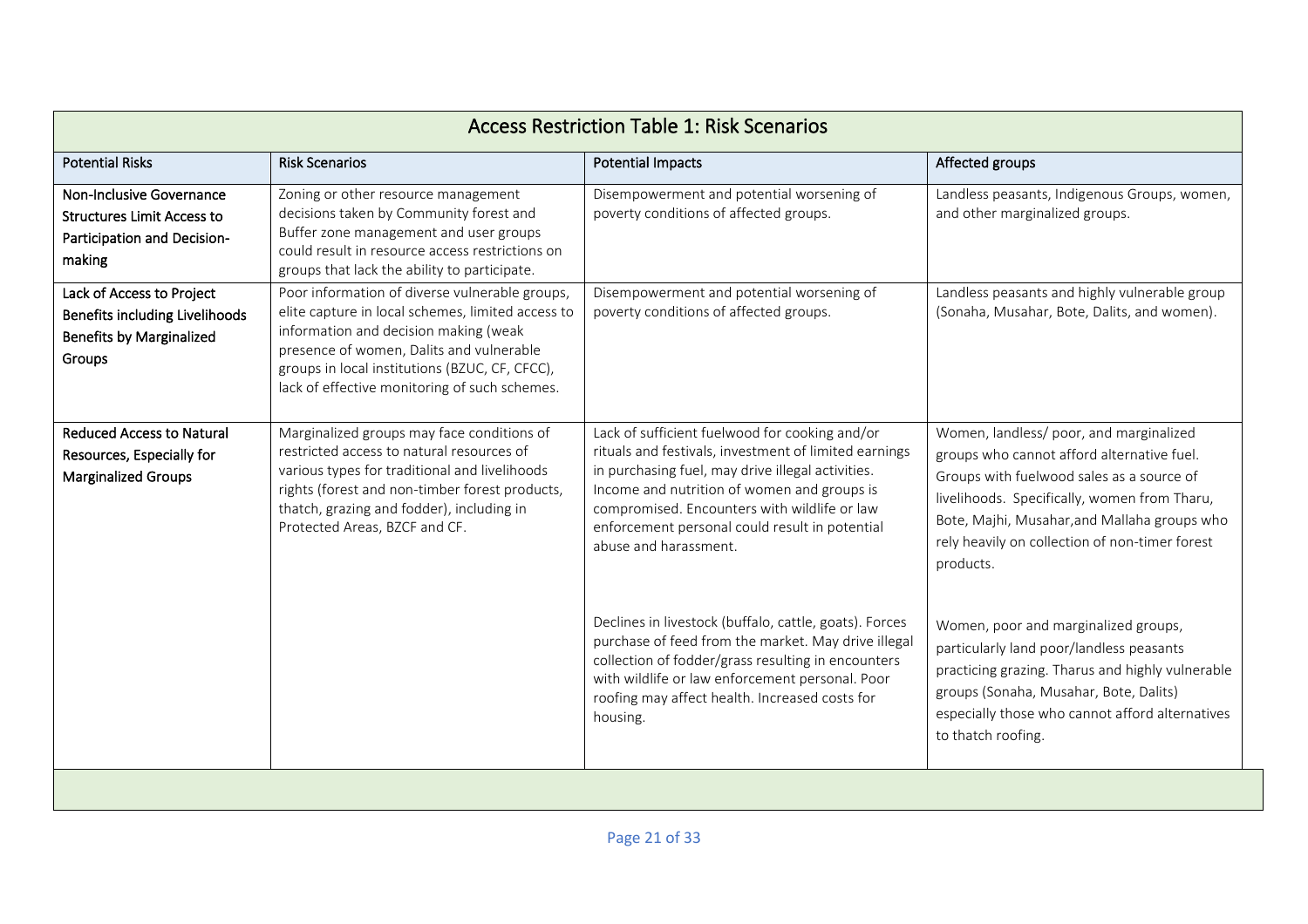|                                                                                                          | Access Restriction Table 2: Targeted Mitigation Measures to Avert Potential Risks                                                                                                                                                                                                                                                                                                                                                                                                                                                                                                                                                   |                                                                                                                                                                                                           |                                                                                                                                                                       |                                                                                                                                                                  |                                                                                   |
|----------------------------------------------------------------------------------------------------------|-------------------------------------------------------------------------------------------------------------------------------------------------------------------------------------------------------------------------------------------------------------------------------------------------------------------------------------------------------------------------------------------------------------------------------------------------------------------------------------------------------------------------------------------------------------------------------------------------------------------------------------|-----------------------------------------------------------------------------------------------------------------------------------------------------------------------------------------------------------|-----------------------------------------------------------------------------------------------------------------------------------------------------------------------|------------------------------------------------------------------------------------------------------------------------------------------------------------------|-----------------------------------------------------------------------------------|
| <b>Potential Risks</b>                                                                                   | <b>WWF's Response</b>                                                                                                                                                                                                                                                                                                                                                                                                                                                                                                                                                                                                               | Means of<br>Verification                                                                                                                                                                                  | Frequency                                                                                                                                                             | Responsible<br>party                                                                                                                                             | Additional<br>partners                                                            |
|                                                                                                          |                                                                                                                                                                                                                                                                                                                                                                                                                                                                                                                                                                                                                                     |                                                                                                                                                                                                           |                                                                                                                                                                       |                                                                                                                                                                  |                                                                                   |
| Non-Inclusive Governance<br><b>Structures limit Access to</b><br>Participation and Decision-<br>making   | Analyze and identify policy gaps regarding inclusion of marginalized<br>communities and groups from buffer zone management institutions and<br>community-based forest institutions. Strengthen policy advocacy with<br>relevant institutions to promote and ensure needed governance change.<br>Implement capacity building programs in buffer zones and community<br>based-forest institutions to increase participation of marginalized<br>communities and other vulnerable groups in buffer zone and community-<br>based forest institutions.<br>--Strengthen project design accordingly.<br>--Establish M&E to assess progress. | Policy Gap analysis<br>report.<br>Number of<br>meetings<br>conducted with<br>relevant<br>stakeholders<br>(Government, CBO,<br>CSO).<br>Number of<br>members from<br>marginalized<br>community<br>trained. | By December<br>2021 and once<br>every 5 years.<br>Annual<br>Annual                                                                                                    | Policy and<br>Governance lead<br>with the support<br>of other relevant<br>staff.<br>TAL project<br>Manager<br>with the support<br>of other relevant<br>staff.    | PAs, DNPWC,<br>DFO, BZMC,<br>CFCC, CFUF<br>Provincial and<br>local<br>Governments |
| Lack of Access to Project<br>Benefits including Livelihoods<br><b>Benefits by Marginalized</b><br>Groups | Map the diverse marginalized groups and their interaction with project<br>resources.<br>Facilitate preparation of operational plans with enhanced inclusion and<br>benefit sharing related provisions.<br>Promote participation of women and marginalized groups in the local<br>institutions (BZUC, BZMC, BZUG, CFCC) and support women leadership in<br>local institutions especially in BZMC and BZUCs.                                                                                                                                                                                                                          | Mapping report.<br>Revised plans, such<br>as Forest<br>operational plans.<br>Number of women<br>and individuals<br>from marginalized<br>HH/ group in the<br>executive<br>committees of<br>CBOs and CSOs.  | December 2021<br>and once every<br>five years.<br>Annual as per the<br>operational plan<br>provisions.<br>Monitor the<br>composition of<br>executive<br>committees as | Landscape Lead<br>with the support<br>of other relevant<br>staff.<br><b>TAL Manager</b><br>with the support<br>of other relevant<br>staff.<br><b>TAL Manager</b> | PA, DFO, BZMC,<br>CFCC, CFUG                                                      |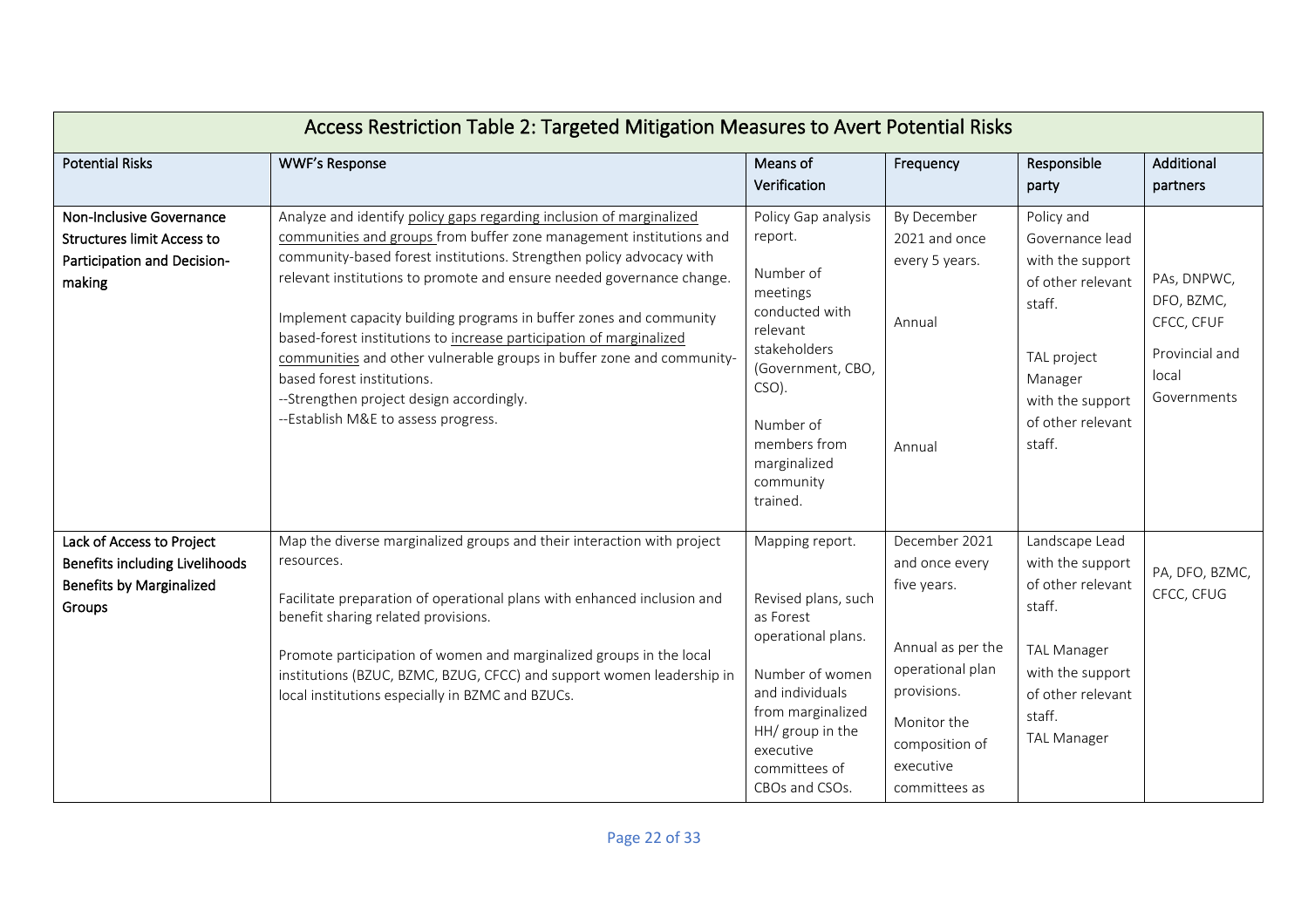|                                                                                             | Bottom-up planning targeting the poor and marginalized, ranking system<br>for project interventions.                                                                                                                                                                                                                                                                                                                                                                                                                              | Number of<br>planning meetings<br>conducted and<br>meeting minutes.                                                                                                                                                                       | new members are<br>brought on.<br>Annual                                                                                                                                                     | with the support<br>of other relevant<br>staff.                                                                                     |                                              |
|---------------------------------------------------------------------------------------------|-----------------------------------------------------------------------------------------------------------------------------------------------------------------------------------------------------------------------------------------------------------------------------------------------------------------------------------------------------------------------------------------------------------------------------------------------------------------------------------------------------------------------------------|-------------------------------------------------------------------------------------------------------------------------------------------------------------------------------------------------------------------------------------------|----------------------------------------------------------------------------------------------------------------------------------------------------------------------------------------------|-------------------------------------------------------------------------------------------------------------------------------------|----------------------------------------------|
| <b>Reduced Access to Natural</b><br>Resources, Especially for<br><b>Marginalized Groups</b> | Map the diverse marginalized groups and their usage and dependence<br>on resources that may be restricted.<br>Facilitate preparation of operational plans with strong consideration of<br>impacts on marginalized groups.<br>Promote participation of women and vulnerable groups in the local<br>institutions (BZUC, BZMC, BZUG, CFCC) and support women leadership in<br>local institutions especially in BZMC and BZUCs.<br>Bottom-up planning targeting the poor and vulnerable, ranking system<br>for project interventions. | Mapping report.<br>Revised plans such<br>as forest<br>operational plan.<br>Number of women<br>and individuals<br>from marginalized<br>HH/group<br>participating the<br>executive<br>committees (CBOs,<br>CSO <sub>s</sub> ).<br>Number of | December 2021<br>and once every<br>five years.<br>June 2021 and<br>periodically based<br>on the operational<br>plan provisions.<br>Periodically as per<br>the operational<br>plan provision. | Landscape lead<br>with the support<br>of other relevant<br>staff.<br>TAL manager<br>with the support<br>of other relevant<br>staff. | PA, DFO, BZMC,<br>BZUC, CFCC,<br><b>CFUG</b> |
|                                                                                             |                                                                                                                                                                                                                                                                                                                                                                                                                                                                                                                                   | meetings<br>conducted and<br>meeting minutes.                                                                                                                                                                                             | Annually                                                                                                                                                                                     |                                                                                                                                     |                                              |

#### **4. Indigenous Peoples Planning Framework**

Ten groups of Indigenous People out of a total of 59 legally designated as indigenous nationalities in Nepal- referred as *Adivasi Janajtai* - reside in the TAL. Some of these groups have migrated from the hill regions at different points in time and others are indigenous to this area of the lowlands. Among them are some of the highly marginalized and vulnerable groups who may be more susceptible to be impacted, whether directly or indirectly, by WWF supported work in the landscape. These groups are the Sonaha, Musahar, Bote, Darai, and Kuma. Tharus are the dominant Indigenous People of the lowland Terai.

There are several challenges faced by Indigenous People in the TAL landscape that are addressed in the context of this plan. The NPWC Act 1973 (revised in 2019) allows for traditional practices of resource use by indigenous peoples, however, the lower-level regulatory framework and institutional practices employed on the ground may work to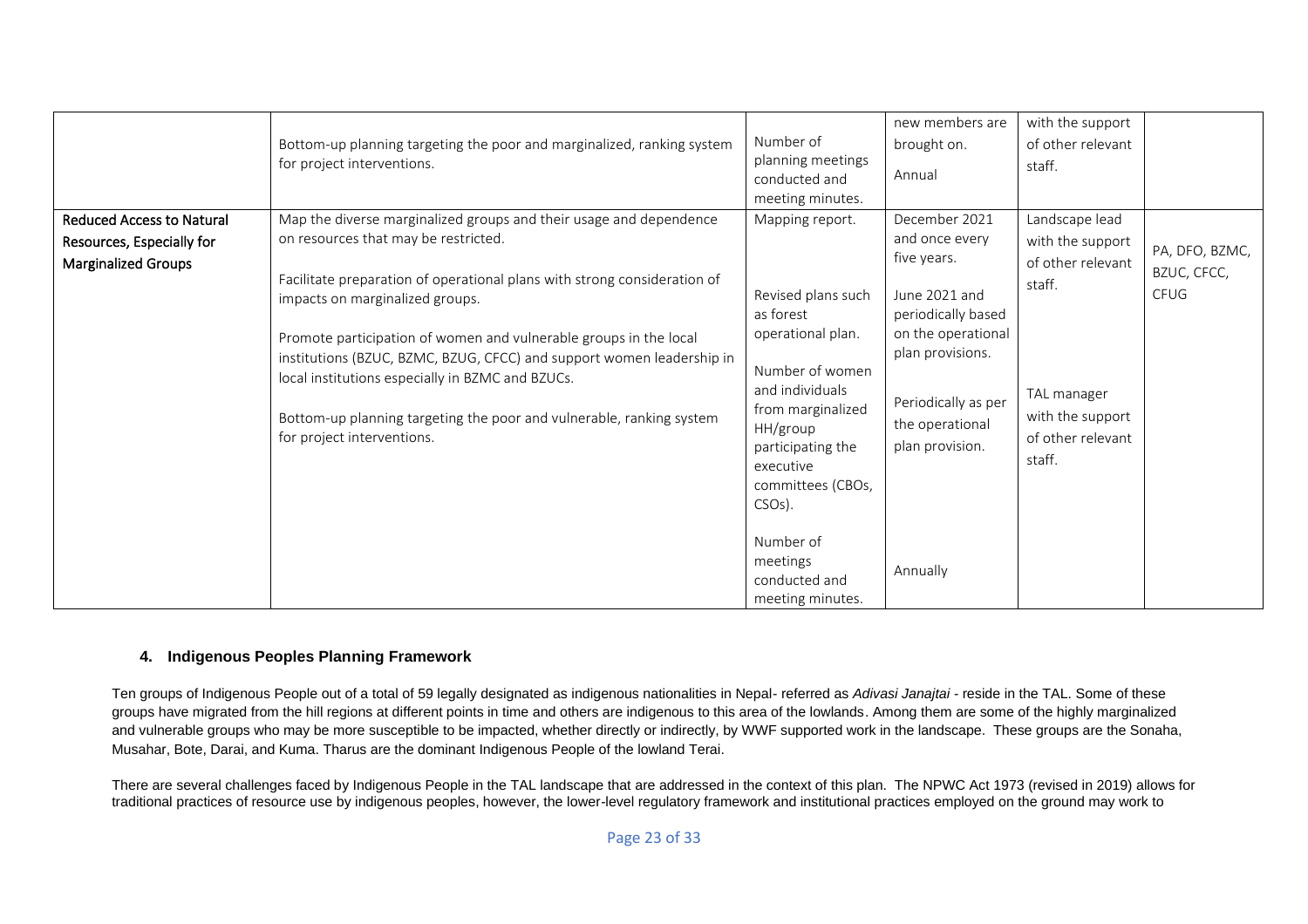limit, discourage, or deny the access needed to follow traditional practices (as discussed above under access restriction). Equally important, the spiritual and cultural practices and the identity of Indigenous Peoples are not adequately recognized. Finally, consultation and engagement of Indigenous People in government planning processes or in community forestry and buffer zone management governance processes is generally lacking despite their rights to engage in such processes.

Diligent efforts around sensitivity and respect for these communities is essential in WWF's work. Per the above description on Access Restrictions, WWF will take additional steps to document how consultation and consent from these communities is integrated into the existing community forest management framework processes and requirements. These include:

- Greater focus on identification of Indigenous Peoples and the most vulnerable groups through stakeholder analysis and consultation to support evidence-based planning and management leading to more equitable benefit sharing and more sustainable conservation outcomes.
- More systematic outreach and communication across the landscape especially with Indigenous People and marginalized groups.
- Broaden the scope of engagement with Indigenous Peoples to better account for their unique historical connection to the place and landscape, interactions with the natural environment, cultural practices, traditional knowledge, wisdom, skills, practices, and innovation of relevance to biodiversity and natural resources management.
- Where access restrictions may affect Indigenous Peoples due to WWF's activities, WWF will ensure the Free, Prior and Informed consent of those Indigenous Peoples.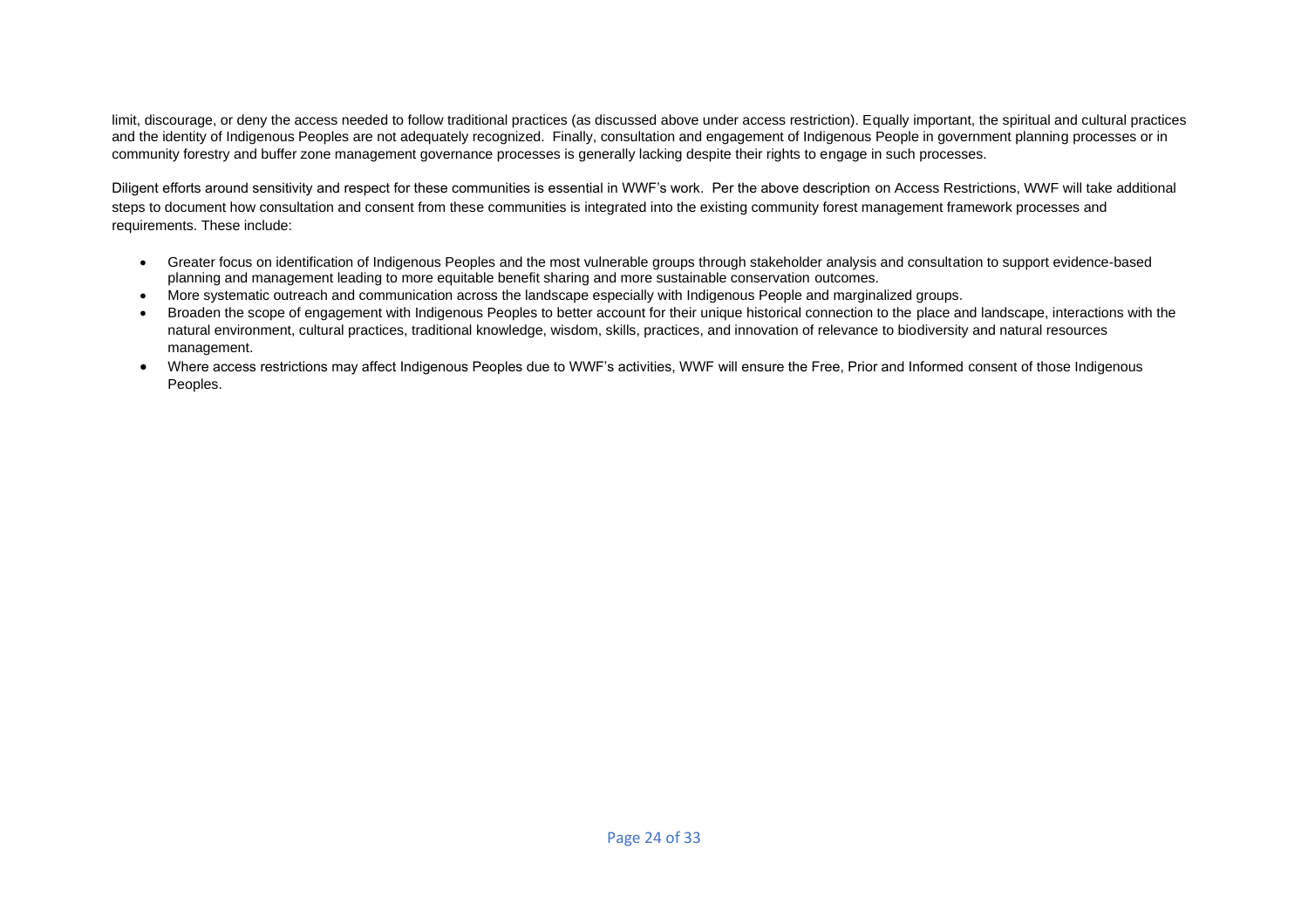|                                                                            |                                                                                                                                                                                                                              | Indigenous Peoples Table 1: Risk Scenarios                                                                                         |                                                                                 |
|----------------------------------------------------------------------------|------------------------------------------------------------------------------------------------------------------------------------------------------------------------------------------------------------------------------|------------------------------------------------------------------------------------------------------------------------------------|---------------------------------------------------------------------------------|
| <b>Potential Risks</b>                                                     | <b>Risk Scenarios</b>                                                                                                                                                                                                        | <b>Potential Impacts</b>                                                                                                           | Affected groups                                                                 |
| Barriers to Access to Religious or<br><b>Spiritual Places</b>              | Lack of trust (between warden and<br>communities) on potential illegal activities.                                                                                                                                           | Religious practice or culture is compromised,<br>cultural deterioration, community breakdown.                                      | Indigenous Peoples and local communities<br>who practice rituals inside forest. |
| Disruption of Cultural and Livelihoods<br>Practices                        | Lack of trust (between warden and<br>communities) on potential illegal activities.<br>BZCF rules does not adequately spell out the<br>provisions.                                                                            | Harm to livelihoods (for example, relating to<br>collection and use of Pateyr for baskets and<br>carpet making).                   | Women groups belonging to Tharus.                                               |
| Insufficient Consultation and<br><b>Engagement with Indigenous Peoples</b> | Decisions on access restrictions in Indigenous<br>Peoples may occur without their consent.<br>Lack of representation in community-based<br>institutions and consequent lack of<br>participation in WWF supported activities. | Harm to Indigenous Peoples' livelihoods.<br>The unique/specific needs, concerns and voices<br>of Indigenous Peoples being ignored. | Indigenous Peoples groups identified in the<br>TAL area.                        |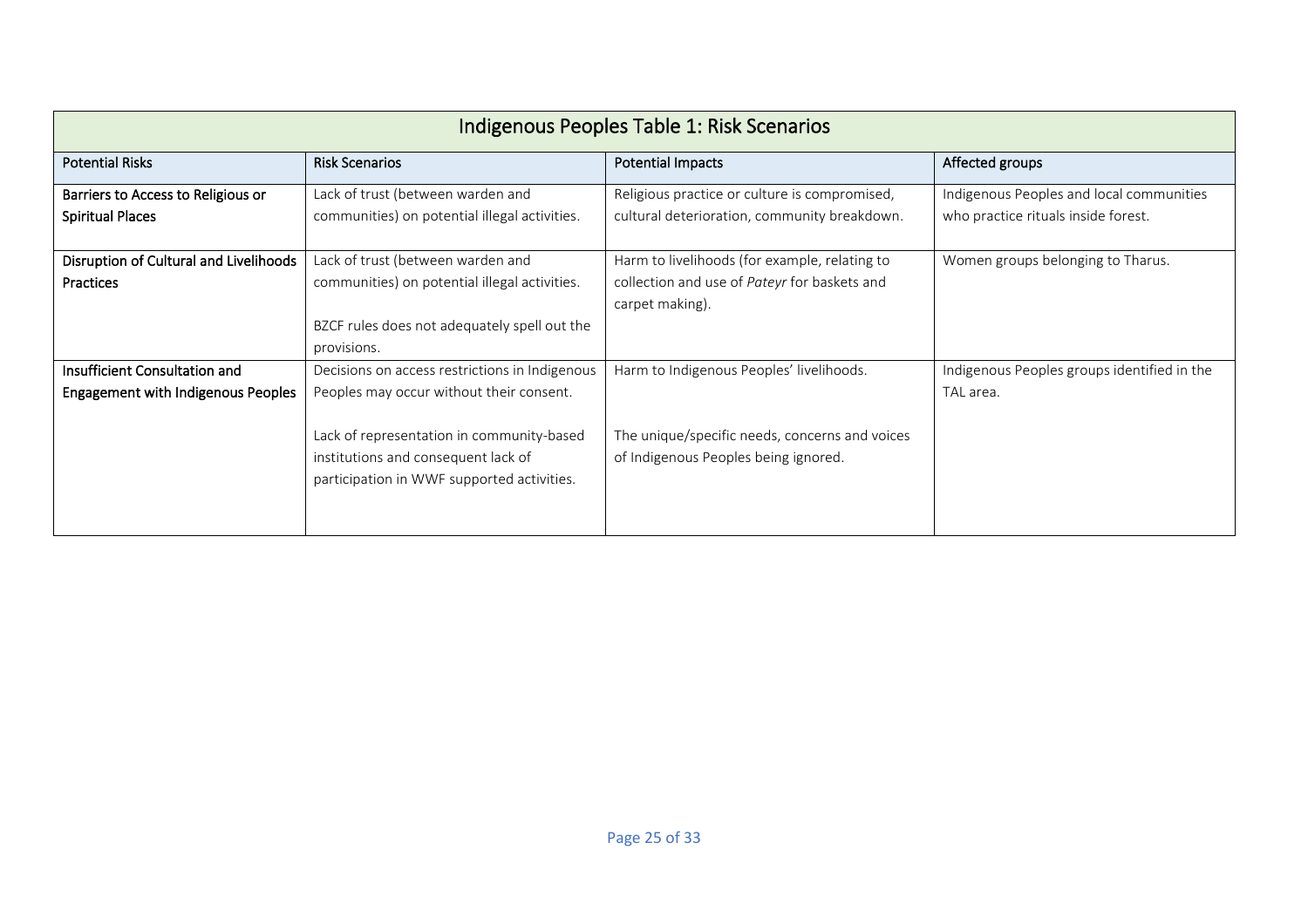|                                                                           | Indigenous Peoples Table 2: Targeted Mitigation Measures to Avert Potential Risks                                                                                                                                                                                                                                                                                              |                                                                                                   |                                       |                                                                                                                                     |                                                          |
|---------------------------------------------------------------------------|--------------------------------------------------------------------------------------------------------------------------------------------------------------------------------------------------------------------------------------------------------------------------------------------------------------------------------------------------------------------------------|---------------------------------------------------------------------------------------------------|---------------------------------------|-------------------------------------------------------------------------------------------------------------------------------------|----------------------------------------------------------|
| <b>Potential Risks</b>                                                    | <b>WWF's Response</b>                                                                                                                                                                                                                                                                                                                                                          | <b>Means of Verification</b>                                                                      | Frequency                             | Responsible party                                                                                                                   | <b>Additional partners</b>                               |
| Access to<br>Religious/spiritual<br>Places                                | Mapping of indigenous settlements, and their cultural practice in<br>relation to nature.<br>Support Indigenous People's Organizations in their institutional<br>development to advance their culture, identity, and voice.                                                                                                                                                     | Mapping report.<br>Number of Indigenous<br>Peoples organisations<br>and communities<br>supported. | December 2021<br>Annually             | Landscape lead<br>with the support of<br>other relevant<br>staff.<br>TAL manager with<br>the support of<br>other relevant<br>staff. | PA, DFO, BZUC, IPLC<br>institutions.                     |
| <b>Cultural and</b><br>Livelihoods<br>Disruption                          | Mapping of Indigenous Peoples and their access to resources.<br>Conduct study and documentation on settlements of Indigenous<br>Peoples (targeting women), their unique cultural practice and<br>knowledge on natural resources management.                                                                                                                                    | Mapping report.<br>Study report.                                                                  | December 2021<br>December 2021        | Landscape lead<br>with the support of<br>other relevant<br>staff.                                                                   | PA, DFO, BZMC,<br>IPLC institutions.                     |
| Insufficient<br>Consultation and<br>Engagement with<br>Indigenous Peoples | Ensure the Free Prior and Informed Consent of Indigenous Peoples for<br>activities that may result in negative impacts to them.<br>Conduct study on settlements of IPs and their unique cultural links<br>with natural resources.<br>Facilitate deliberative practices (use of local languages, give space to<br>express views, document concerns and follow up on decisions). | Meeting minutes.<br>Study report.<br>Meeting minutes,<br>public hearings, and                     | Annually<br>December 2021<br>Annually | TAL managers with<br>support from the<br>ESSF specialist.<br>Landscape lead<br>with support from<br>the ESSF Specialist.            | PA, DFO, IPLC<br>institutions, BZUC,<br>BZMC, CFCC, CFUG |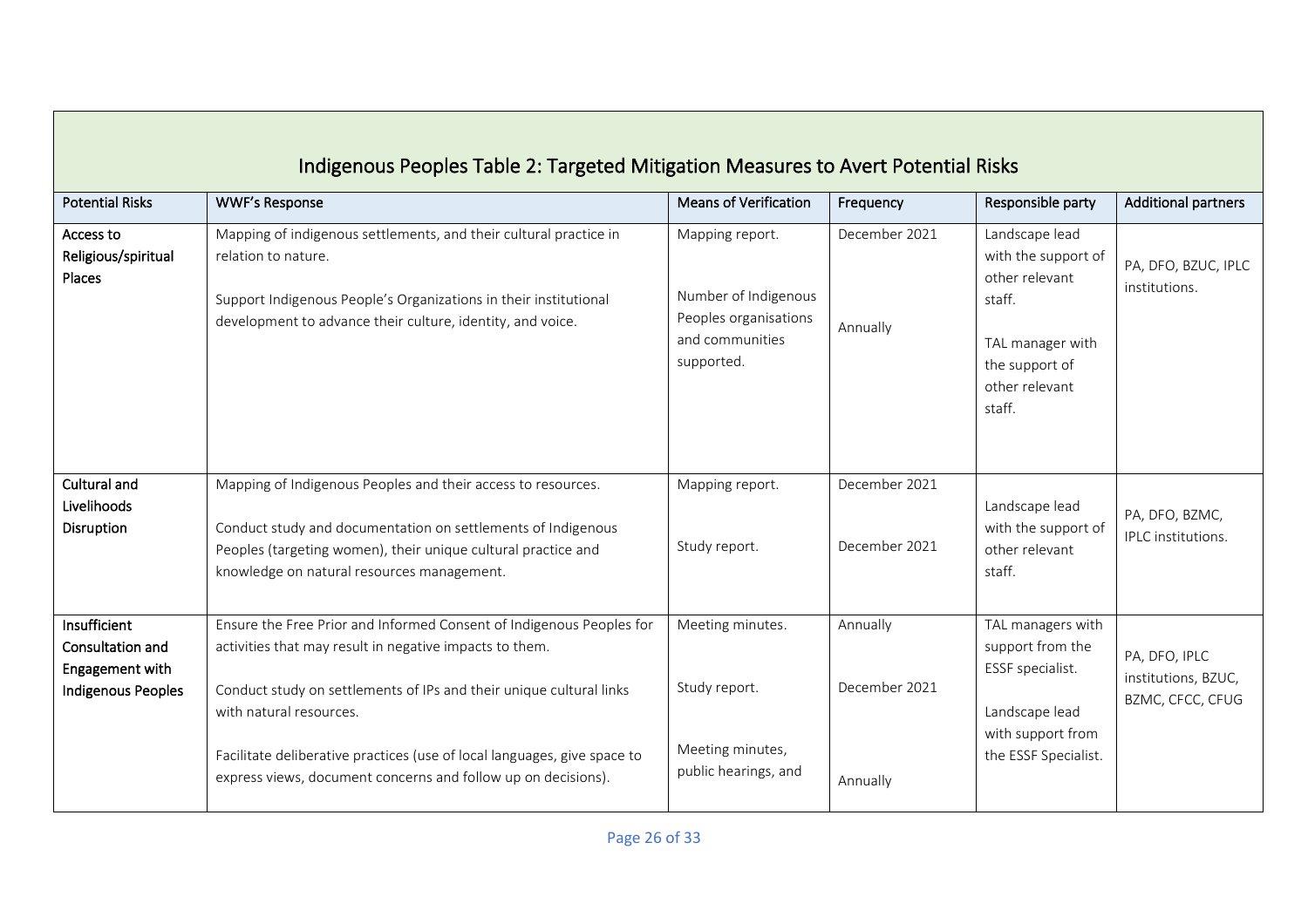| Support Indigenous People's Organizations in their institutional<br>development to advance their culture, identity, and voice.<br>Facilitate mainstreaming conservation agenda within Indigenous | public auditing<br>reports.<br>Number of Indigenous        |          | TAL manager with<br>support from the<br>ESSF Specialist. |                                      |
|--------------------------------------------------------------------------------------------------------------------------------------------------------------------------------------------------|------------------------------------------------------------|----------|----------------------------------------------------------|--------------------------------------|
| Peoples policies and programs.<br>Promote self-monitoring/participatory (among specific groups of                                                                                                | Peoples organisations<br>supported.                        |          | Policy and<br>Governance lead                            |                                      |
| Indigenous Peoples).                                                                                                                                                                             | Number of<br>coordination meeting                          |          | <b>TAL Manager</b><br>with the support of                |                                      |
| Support regulated access and provisions including in Operational Plans.<br>Engage Indigenous People of local institutions during planning,                                                       | conducted.                                                 |          | other relevant<br>staff.                                 | PA, DFO, IPLC<br>institutions, BZUC, |
| implementation, and monitoring of field activities.                                                                                                                                              | Number of operational<br>plans implemented,                | Annually | TAL Manager with<br>support from the                     | BZMC, CFCC, CFUG                     |
| Empower and equip Indigenous Peoples Organizations.                                                                                                                                              | revised with access<br>provisions.                         |          | ESSF specialist and<br>other relevant<br>staff.          |                                      |
|                                                                                                                                                                                                  | Number of Indigenous<br>Peoples organisations<br>supported |          |                                                          |                                      |

#### **Free, Prior, and Informed Consent**

WWF Nepal may find instances where the impact of their activities can create an access restriction for communities. All such efforts should be done in consultation and in keeping with the implementation arrangements in the Terai Arc Landscape, with the approval of community governance structures. However, when activities may restrict access for communities that include Indigenous Peoples, there is a higher standard to meet Free, Prior, and Informed Consent. While WWF Nepal should and does support FPIC processes carried out by the government, this requirement relates specifically to WWF Nepal activities that may directly result in negative impacts, particularly access restriction. When such cases may arise, WWF Nepal needs to seek FPIC for those activities. This section lays out the framework that will guide WWF in such instances.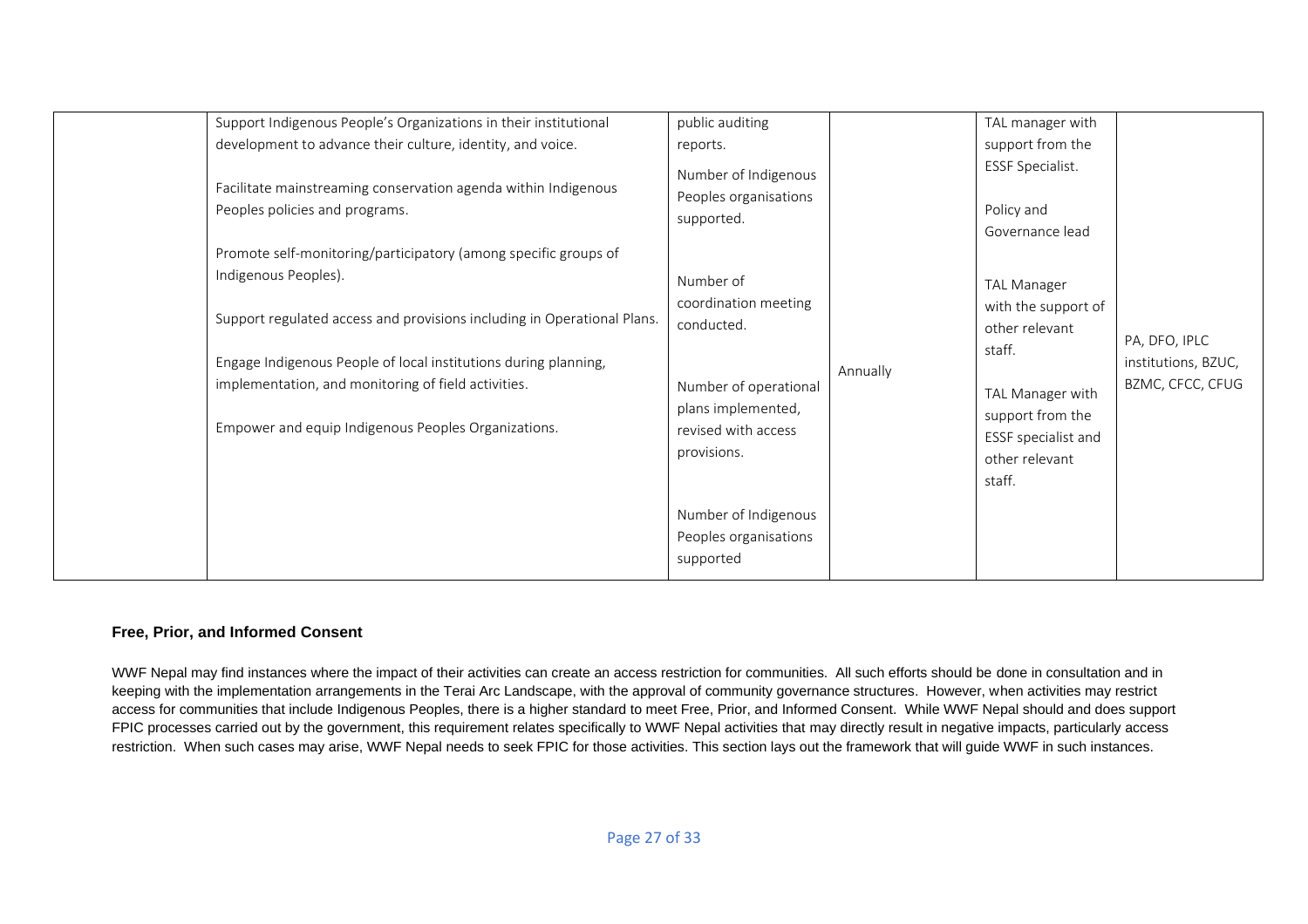## **Definitions of FPIC**

| Free     | Decision-making needs to be 'free', meaning that this is an independent process, where consent is given or withheld voluntarily, free from<br>coercion, intimidation, or manipulation (external or internal), pre-conditions, bribery, or rewards. The FPIC process, including the timeline and<br>decision-making structure, must be determined and self-directed by those whose consent is being sought. Specifically, and in addition:<br>Rights-holders have been informed of their right to say 'no', to co-design the intervention, negotiate conditions, withhold, modify, and<br>$\bullet$<br>withdraw consent.<br>Meetings and decisions take place at locations and times and in languages and formats determined by the rights-holders.<br>Information is offered transparently and objectively as requested by rights-holders.<br>$\bullet$<br>Participation of all community members is encouraged regardless of gender, age or standing.<br>$\bullet$<br>Project proponents have clearly communicated their commitment not to proceed with the project without the consent of the<br>community.                                                                                                                                                                                                                                                                                                                                                                                                                                                                                                                                                                                                                   |
|----------|---------------------------------------------------------------------------------------------------------------------------------------------------------------------------------------------------------------------------------------------------------------------------------------------------------------------------------------------------------------------------------------------------------------------------------------------------------------------------------------------------------------------------------------------------------------------------------------------------------------------------------------------------------------------------------------------------------------------------------------------------------------------------------------------------------------------------------------------------------------------------------------------------------------------------------------------------------------------------------------------------------------------------------------------------------------------------------------------------------------------------------------------------------------------------------------------------------------------------------------------------------------------------------------------------------------------------------------------------------------------------------------------------------------------------------------------------------------------------------------------------------------------------------------------------------------------------------------------------------------------------------------------------------------------------------------------------------------------------------|
| Prior    | The process of seeking consent needs to be done prior to the stage when our actions impact the rights-holders, their lands, territories, or<br>resources. In the first instance this translates to ensuring that FPIC is sought 'in advance' of implementation. This means before the final design<br>of an intervention is approved for implementation and before any changes are made to it (e.g., project expansion, addition of new activities,<br>etc.) even if consent had been granted to the original design. Ideally, FPIC should be initiated early in the design phase and involve rights-<br>holders in a co-creation process. If that is not possible, the FPIC process needs to be completed during project inception, before implementation<br>of the proposed activities.<br>Secondly, 'prior' also means ensuring that rights-holders have sufficient time in advance to undertake their own decision-making process for<br>deciding to either refuse the intervention, or if they are willing to consider it, to influence its design and the conditions prior to its<br>implementation. Starting the FPIC process well in advance is necessary to give rights-holders the opportunity to form their opinion and make<br>their decision before the proposed intervention can be implemented. It is the rights-holders who determine how much time in advance they<br>need to receive, digest, and analyze the information that has been disclosed about the intervention. FPIC activities can be an extra burden for<br>community members who have daily tasks to attend to, so allocating sufficient time in advance is important for enabling representation and<br>meaningful participation across groups. |
| Informed | For rights-holders to be able to identify likely impacts of the proposed intervention, to provide solutions to these impacts, and to decide on<br>giving (or withholding) their consent, they will need to have full access to information about the intervention. In other words, the decision-<br>making needs to be 'informed'. The rights-holders must also be able to understand the information and have the freedom and resources to<br>seek additional information or advice from other sources. Rights-holders should be fully informed about their rights (including the right to give<br>or withhold consent; see also Box 14) and be directly involved in the assessment of the impacts of the intervention on those rights (see section<br>3.3 Stage 3). The provided information needs to be:                                                                                                                                                                                                                                                                                                                                                                                                                                                                                                                                                                                                                                                                                                                                                                                                                                                                                                                     |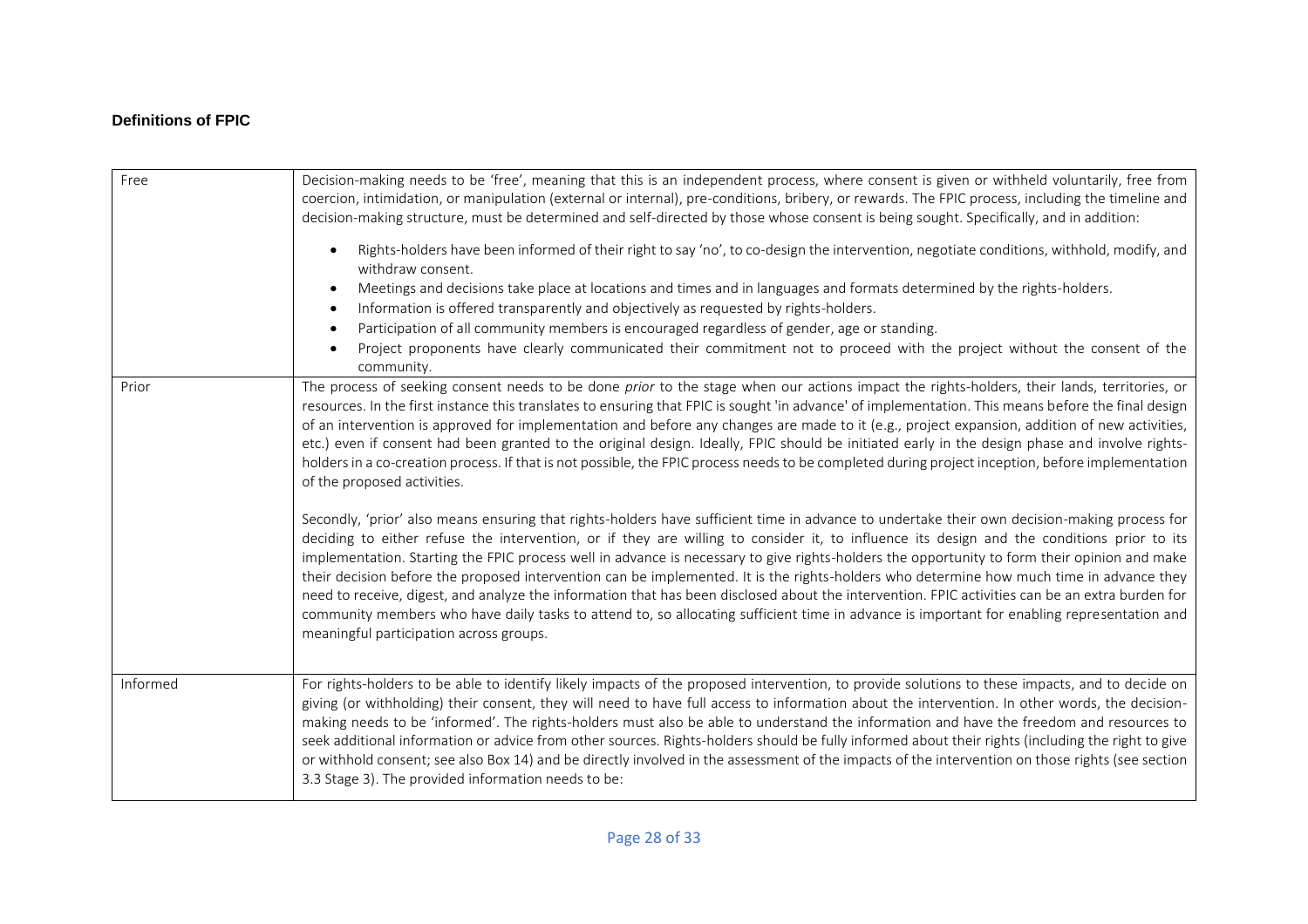|         | Clear, consistent, accurate, transparent, and accessible even to the most remote communities and the different sectors within them<br>(such as women, youth, the elderly, the illiterate, and persons with disabilities).<br>Delivered in the local language and in a culturally appropriate format.<br>Delivered by appropriate personnel in appropriate locations and with sufficient time to be understood and verified.<br>Objective and complete, including information on the project's possible economic, social, cultural and environmental impacts, its<br>potential risks and benefits, the consequences of giving or withholding consent, and the technical and practical details about the<br>project.<br>Sufficient to answer any questions the communities might have about the intervention.                                                                                                                                                                                                                                                                                                                                                                                                                                                                                                                                                                                                                                                                       |
|---------|-----------------------------------------------------------------------------------------------------------------------------------------------------------------------------------------------------------------------------------------------------------------------------------------------------------------------------------------------------------------------------------------------------------------------------------------------------------------------------------------------------------------------------------------------------------------------------------------------------------------------------------------------------------------------------------------------------------------------------------------------------------------------------------------------------------------------------------------------------------------------------------------------------------------------------------------------------------------------------------------------------------------------------------------------------------------------------------------------------------------------------------------------------------------------------------------------------------------------------------------------------------------------------------------------------------------------------------------------------------------------------------------------------------------------------------------------------------------------------------|
| Consent | 'Consent' refers to a collective decision by the rights-holders reached through their customary decision-making processes. It must be sought<br>and either granted or withheld through the political-administrative dynamics of each community or people. Rights-holders must be able to<br>participate through their own freely chosen representatives, while ensuring the participation of all segments within communities.<br>Consent is not a "yes" to a predetermined proposal or a one-off exercise to get the "buy-in" of communities. It is an expression of rights and<br>may be given or withheld for distinct stages or phases of the intervention. The result of an FPIC process may be "yes" or "no" or "yes with<br>conditions". The latter may include the option to reconsider if there are changes to the proposed intervention or if new relevant information<br>emerges. Rights-holders also have the right to withdraw from the negotiations or modify their consent at any point.<br>It may be necessary to substantially adjust the project design to accommodate rights-holders' views and the outcomes of the FPIC process -<br>this requires responsiveness and flexibility from WWF, our project partners and donors. We must prepare our donors and partner organizations<br>- especially those in government - to embrace FPIC as an integral part of project design, and to incorporate FPIC outcomes as an indispensable<br>part of implementation. |

#### **When is Free, Prior, and Informed Consent necessary?**

WWF-Nepal needs to consider its actions create an access restriction for Indigenous Peoples. While activities may inform decisions that are made about access restriction, the fundamental questions are: does the support that WWF-Nepal provides determine when and where access restriction will occur, and/or, does the access restriction only take place as a result of WWF's intervention? If one or both conditions are met, then WWF needs to ensure FPIC for the activities that create the access restriction.

However, WWF Nepal operates in the context of Community Forest governance and Buffer Zone User Groups. WWF Nepal's programmatic work always starts with a rigorous and thorough stakeholder consultation process. Further, there is an implicit level of community consent by implementing work through these governance mechanisms. The important risk to review and analyze is whether this metric of consent is equivalent to the consent of indigenous peoples. Situations where community consent exists but Indigenous Peoples consent does not can arise through three circumstances:

• *Decision-making bodies are not inclusive:* Are indigenous communities adequately and appropriately represented in decision-making bodies and can they be considered part of the broader consent these structures offer?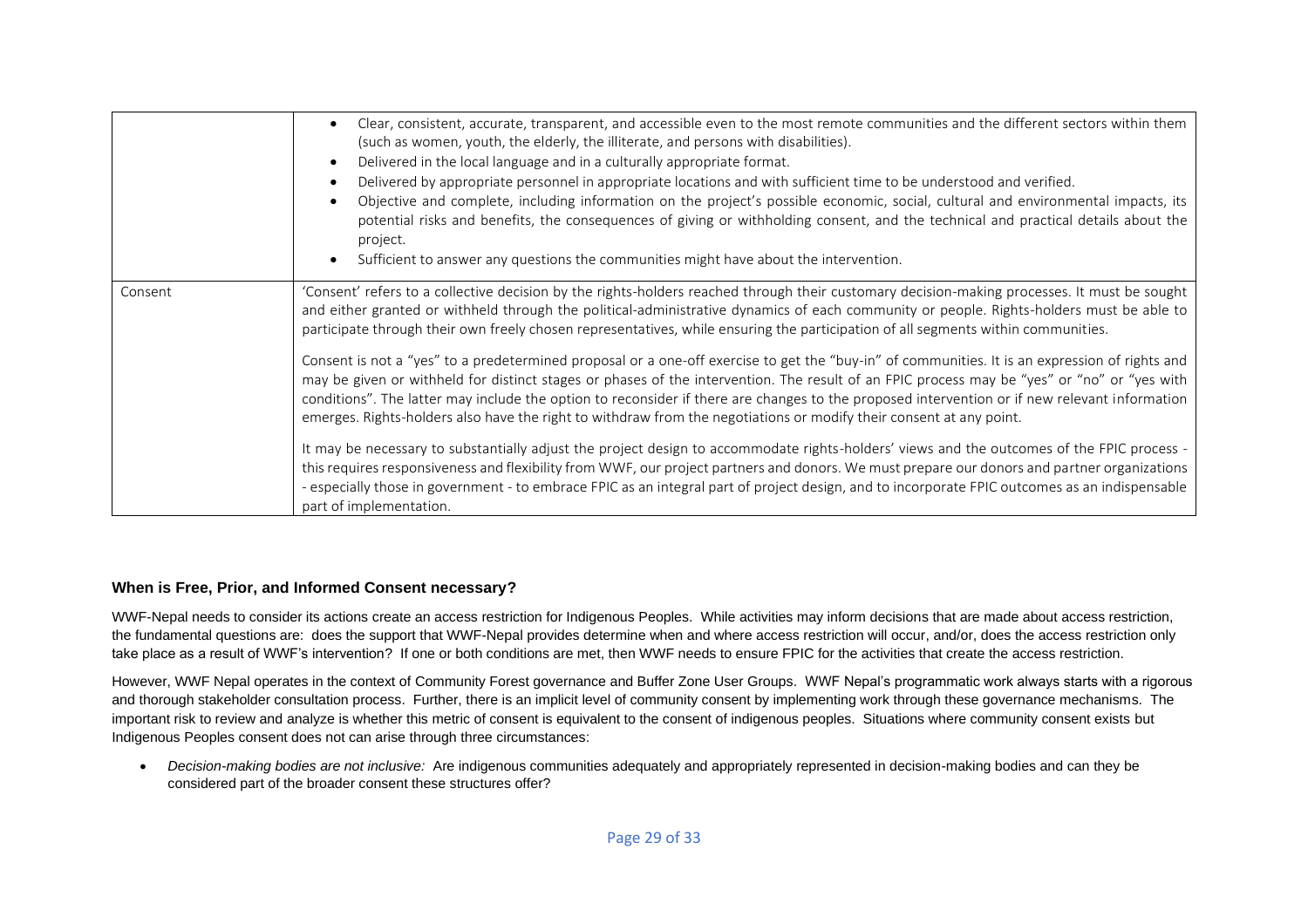- *Indigenous minority dissents:* Can decisions be reached in a manner where some parties, in this case indigenous communities, are in dissent from the collective decision?
- *Consent is not free, prior, or informed:* Consent is given in a manner where the decision is not free, indigenous communities are not truly informed, nor is consent sought in an appropriate timeframe.

When WWF Nepal is enabling an access restriction to be put in place and one or more of the above conditions are present, then WWF Nepal should establish FPIC for its activities. As a reference point, WWF Nepal should consider documentation that fulfils the requirements of the table below.

| <b>FPIC Criteria</b> | <b>Metrics</b>                                                                                                                                                                                                        | <b>Means of Verification</b>                                                                               | <b>Responsible Party</b>                                     | <b>Additional Partners</b>                                                                                                            |
|----------------------|-----------------------------------------------------------------------------------------------------------------------------------------------------------------------------------------------------------------------|------------------------------------------------------------------------------------------------------------|--------------------------------------------------------------|---------------------------------------------------------------------------------------------------------------------------------------|
| Free                 | Understand the local conditions<br>and context that can inhibit<br>free decision making by<br>indigenous peoples.                                                                                                     | Show documentation and data<br>to establish that these<br>conditions did not constrain<br>decision making. | ESSF specialist with the support<br>of other relevant staff. | Identify other partners who<br>may be necessary for ensuring<br>FPIC, including local partners<br>and/or outside support<br>partners. |
| Prior                | Establish a reasonable<br>timeframe to ensure<br>Indigenous People are given<br>sufficient time to reach<br>consent, if given.                                                                                        | Have a means of documenting<br>that FPIC was sought in<br>advance by WWF.                                  |                                                              |                                                                                                                                       |
| Informed             | Determine what conditions are<br>necessary to ensure that<br>Indigenous Peoples have the<br>ability to understand and reach<br>a decision, including language,<br>sufficient information, and<br>format of materials. | Have a means of documenting<br>that the information provided<br>meets these conditions.                    |                                                              |                                                                                                                                       |

## **FPIC Planning Framework**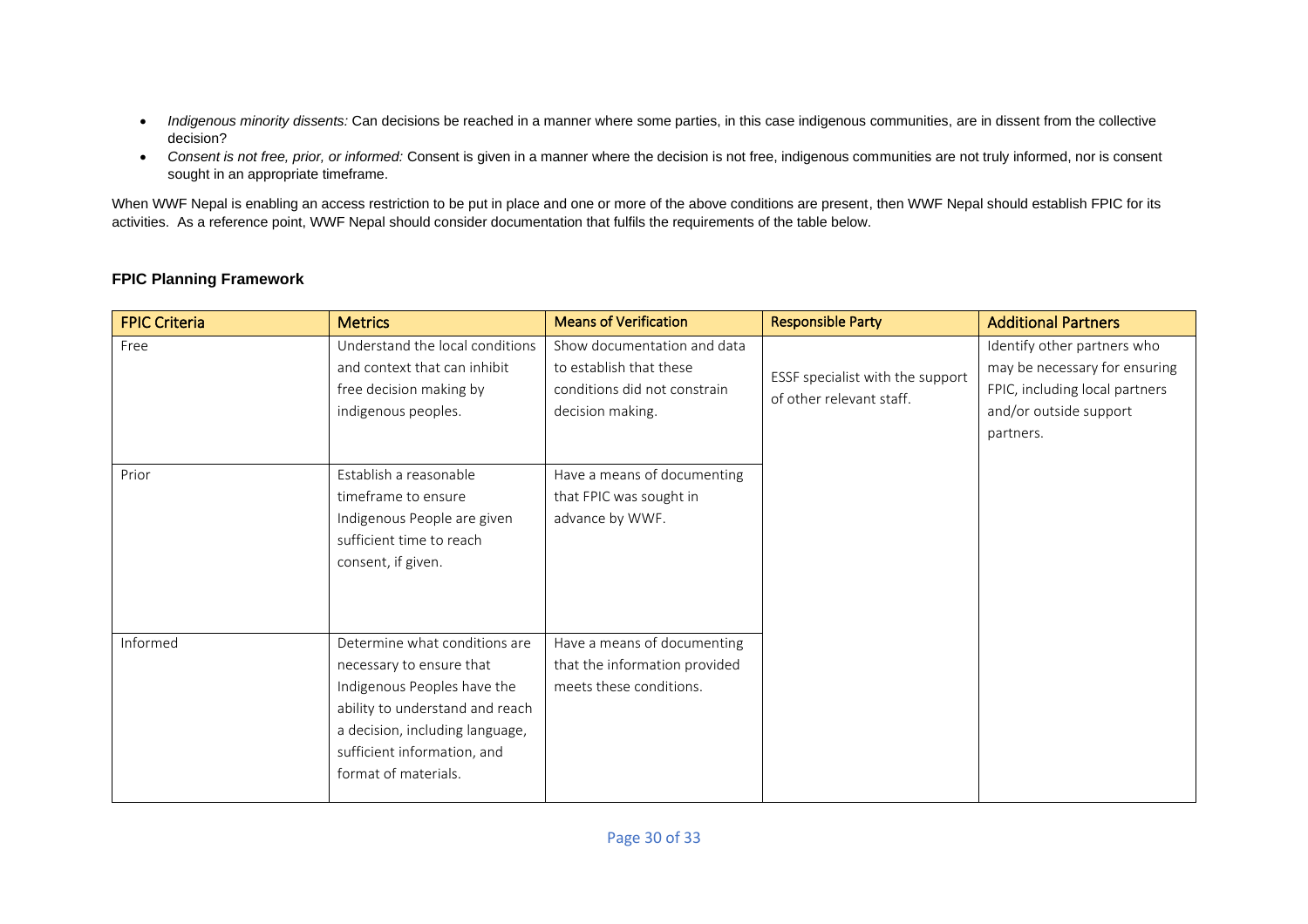| Consent | Have a clear definition of    | Have a means of documenting   |
|---------|-------------------------------|-------------------------------|
|         | consent that is locally       | that the decision was made by |
|         | appropriate and respectful of | the determined Indigenous     |
|         | Indigenous Peoples governance | Peoples representation and/or |
|         | structures.                   | governance.                   |
|         |                               |                               |

## **5. Grievance Mechanism**

WWF Nepal has an active grievance mechanism posted on its website (available both in English and Nepali)<sup>10</sup>. Project offices and key implementing institutions in the TAL Program have installed complaint boxes locally to facilitate complaints relating to WWF's work and the work of its partners in the communities.

## **6. Monitoring and Evaluation**

Monitoring the implementation and effectiveness of the mitigation plan closely aligns with WWF Nepal's existing program management structure, operating procedures, and process for monitoring TAL program activities. Major parts of monitoring measures are built into project activities and therefore do not require separate monitoring. Building on the existing monitoring plan and practices may substantially reduce the costs of monitoring the risk mitigation plan and increase its efficiency. However, in keeping with the needs identified to broaden stakeholder engagement and promote greater inclusion of groups of stakeholders not well represented in WWF's projects, WWF Nepal will design and implement a multi-stakeholder mechanism to enhance existing program-based monitoring and contribute to the effective implementation of mitigation measures.

WWF will endeavor to conduct this type of monitoring at the level of three sub-landscapes: i) Parsa- Chitwan; ii) Banke-Bardia, iii) Shuklaphanta. The WWF landscape lead will form a monitoring mechanism involving local actors (local governments, networks of IPLC, and women among others), and TAL implementing agencies. An annual process of meetings for sharing and learning, review of TAL activities in the sub-landscape, and reflection workshops will be developed to increase inclusivity and improve understanding of the views and perspectives of these stakeholders.

A Nepali version of this mitigation plan will be published online and shared with diverse stakeholders. WWF is committed to incorporating the measures included in the mitigation plan into the ongoing management of its existing program and into the design of new projects. The mitigation plan is a living document and will be updated as needed to reflect information gained from monitoring and evaluation activities, stakeholder consultations, and in response to changing conditions and dynamics occurring in the landscape.

<sup>&</sup>lt;sup>10</sup> [https://www.wwfnepal.org/about\\_wwf/project\\_complaint\\_guideline/](https://www.wwfnepal.org/about_wwf/project_complaint_guideline/)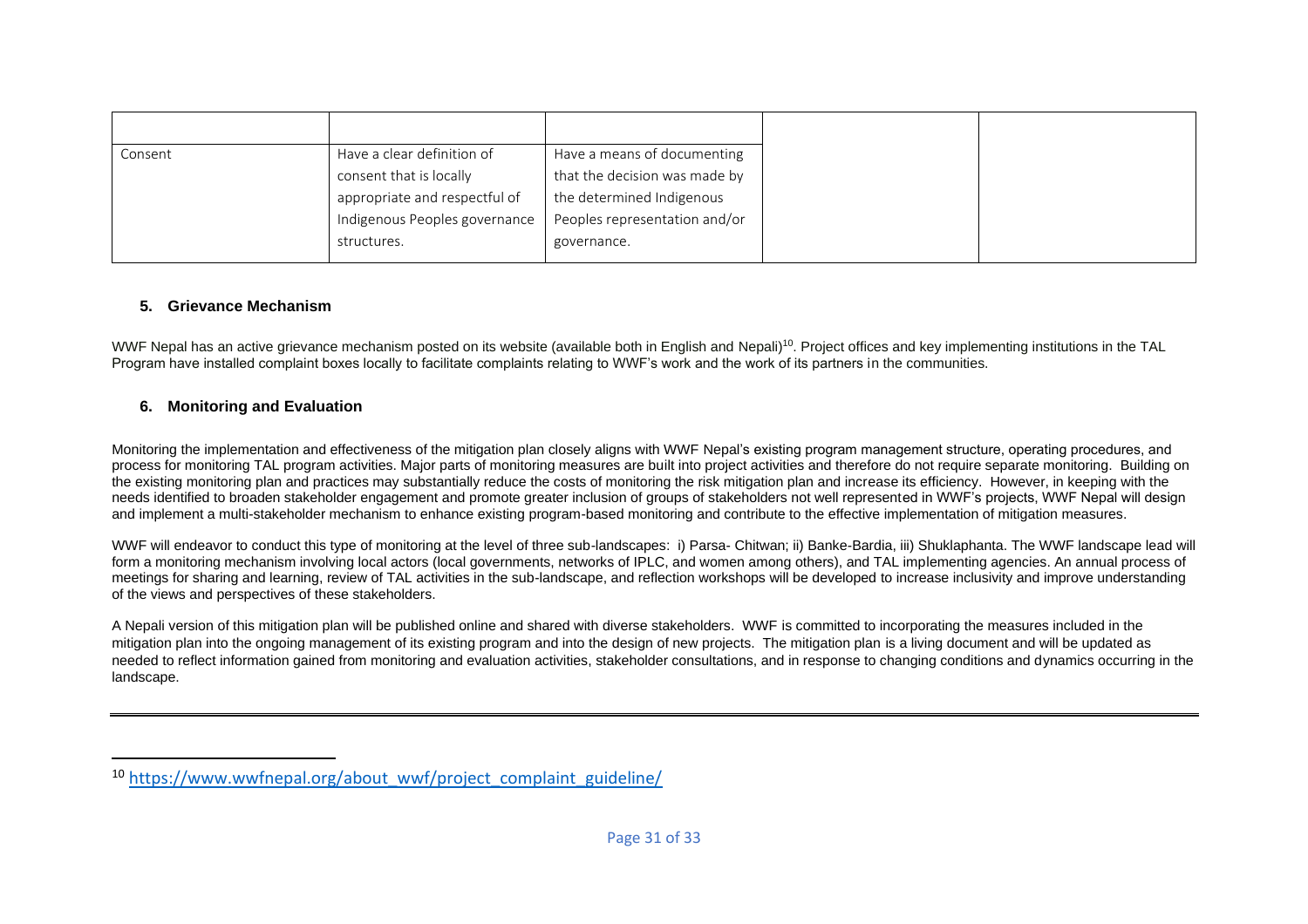#### **Annex 1 – Stakeholders Consulted**

Inputs into the development of this plan were gathered through structured stakeholder interviews and consultations with key interested actors in the TAL landscape. A diverse cross-section of IPLCs were identified though mapping exercises for participation in the consultations, including indigenous people, highly vulnerable and other marginalized groups. Groups engaged in the development of this plan included WWF TAL Program staff, members of the TAL Project Coordination Committee, Park Wardens and staff, District level Forest Department offices, Local Government officials, Buffer Zone User Groups and Committees, Community Forest User Groups Coordination Committee, Bote Indigenous Peoples Representatives, Associations (National Federation of Indigenous Nationalities, Federation of Community Forest User Groups, Himalayan Grassroots Women's Natural Resource Management Association), Dalit Network, and Civil Society Organizations. The consultations provided needed information in elaborating and explaining the risks, assessing the effectiveness of existing mitigation measures, and generating new insights.

#### **Annex 2 – Acronyms**

| BZ.          | <b>Buffer Zone</b>                                    |
|--------------|-------------------------------------------------------|
| <b>BZCF</b>  | <b>Buffer Zone Community Forest</b>                   |
| <b>BZMC</b>  | <b>Buffer Zone Management Committee</b>               |
| <b>BZUC</b>  | <b>Buffer Zone User Committee</b>                     |
| <b>BZUG</b>  | <b>Buffer Zone User Group</b>                         |
| <b>CBAPU</b> | Community-based Anti-Poaching Unit                    |
| <b>CIB</b>   | Central Investigation Bureau                          |
| CBO          | Community-based Organization                          |
| CF           | <b>Community Forest</b>                               |
| <b>CFCC</b>  | <b>Community Forest Coordination Committee</b>        |
| <b>CFUG</b>  | <b>Community Forestry User Group</b>                  |
| <b>CFOP</b>  | <b>Community Forest Operational Plan</b>              |
| CoC          | Code of Conduct                                       |
| <b>DFO</b>   | Divisional Forest Office                              |
| DG           | Director General                                      |
| <b>DNPWC</b> | Department of National Park and Wildlife Conservation |
| <b>DoFSC</b> | Department of Forest and Soil Conservation            |
| <b>ESMP</b>  | Environmental and Social Management Plan              |
| ESSF         | Environmental and Social Safeguards Framework         |
| FPCR-N       | Forum for Protection of Consumer's Rights, Nepal      |
| <b>FPIC</b>  | Free Prior and Informed Consent                       |
| <b>HWC</b>   | Human Wildlife Conflict                               |
| IP           | Indigenous People                                     |
| <b>IPLC</b>  | Indigenous People and Local Communities               |
|              |                                                       |